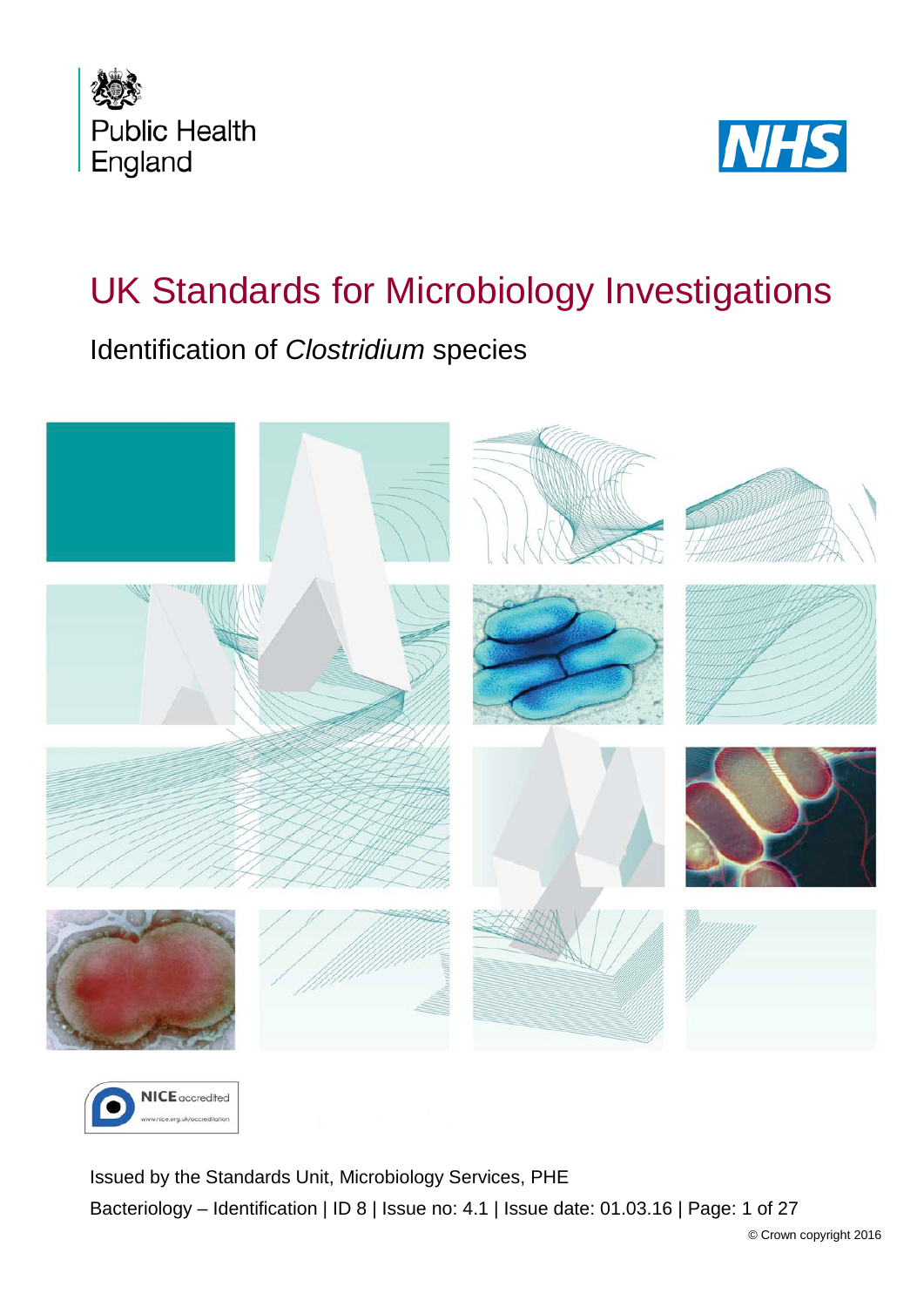## **Acknowledgments**

UK Standards for Microbiology Investigations (SMIs) are developed under the auspices of Public Health England (PHE) working in partnership with the National Health Service (NHS), Public Health Wales and with the professional organisations whose logos are displayed below and listed on the website [https://www.gov.uk/uk](https://www.gov.uk/uk-standards-for-microbiology-investigations-smi-quality-and-consistency-in-clinical-laboratories)[standards-for-microbiology-investigations-smi-quality-and-consistency-in-clinical](https://www.gov.uk/uk-standards-for-microbiology-investigations-smi-quality-and-consistency-in-clinical-laboratories)[laboratories.](https://www.gov.uk/uk-standards-for-microbiology-investigations-smi-quality-and-consistency-in-clinical-laboratories) SMIs are developed, reviewed and revised by various working groups which are overseen by a steering committee (see [https://www.gov.uk/government/groups/standards-for-microbiology-investigations](https://www.gov.uk/government/groups/standards-for-microbiology-investigations-steering-committee)[steering-committee\)](https://www.gov.uk/government/groups/standards-for-microbiology-investigations-steering-committee).

The contributions of many individuals in clinical, specialist and reference laboratories who have provided information and comments during the development of this document are acknowledged. We are grateful to the Medical Editors for editing the medical content.

For further information please contact us at:

Standards Unit Microbiology Services Public Health England 61 Colindale Avenue London NW9 5EQ

E-mail: [standards@phe.gov.uk](mailto:standards@phe.gov.uk)

Website: [https://www.gov.uk/uk-standards-for-microbiology-investigations-smi-quality](https://www.gov.uk/uk-standards-for-microbiology-investigations-smi-quality-and-consistency-in-clinical-laboratories)[and-consistency-in-clinical-laboratories](https://www.gov.uk/uk-standards-for-microbiology-investigations-smi-quality-and-consistency-in-clinical-laboratories)

UK Standards for Microbiology Investigations are produced in association with:



Logos correct at time of publishing.

Bacteriology – Identification | ID 8 | Issue no: 4.1 | Issue date: 01.03.16 | Page: 2 of 27 UK Standards for Microbiology Investigations | Issued by the Standards Unit, Public Health England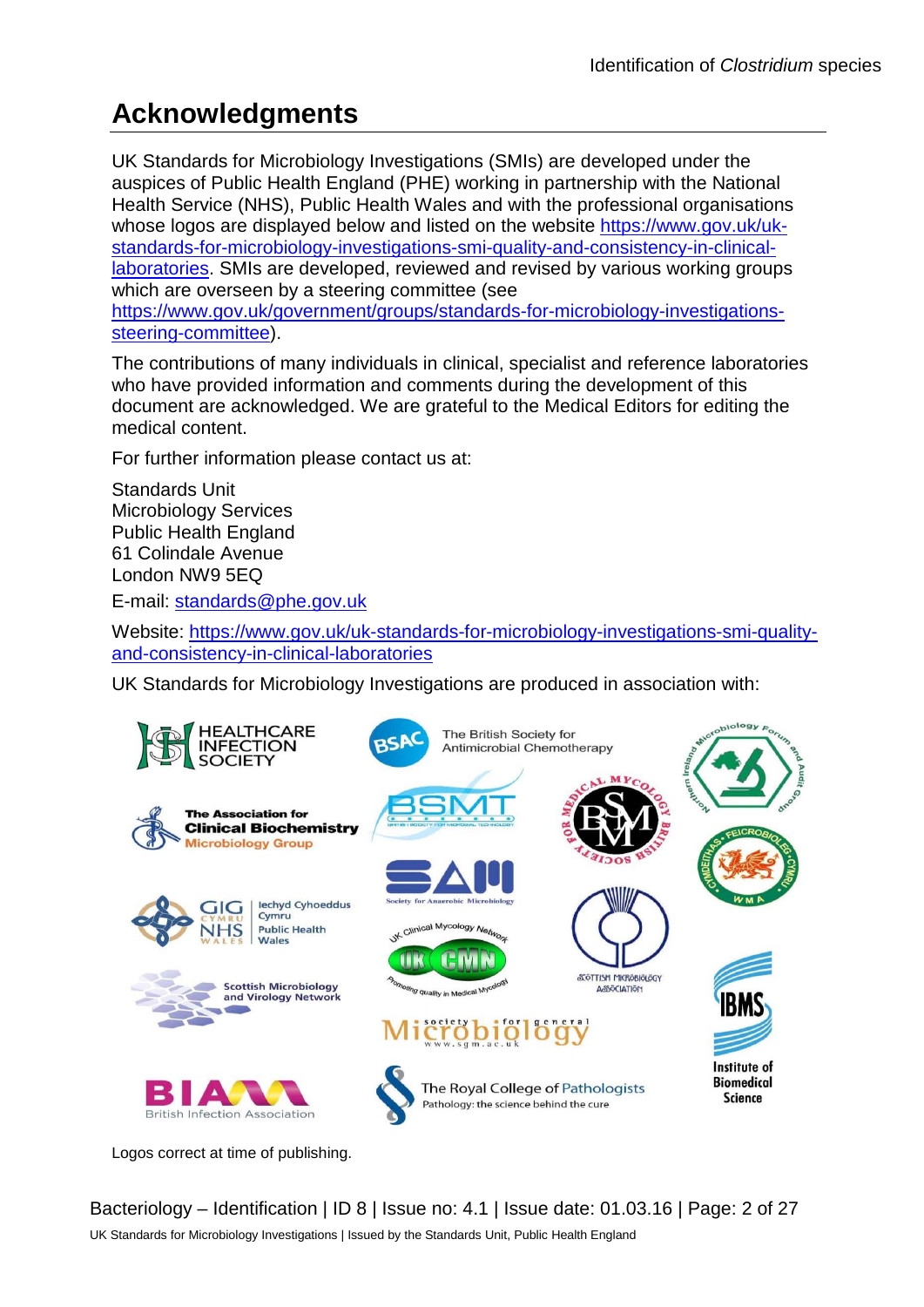## **Contents**

|                         | UK STANDARDS FOR MICROBIOLOGY INVESTIGATIONS: SCOPE AND PURPOSE 6 |  |  |  |  |
|-------------------------|-------------------------------------------------------------------|--|--|--|--|
|                         |                                                                   |  |  |  |  |
|                         |                                                                   |  |  |  |  |
|                         |                                                                   |  |  |  |  |
| 1                       |                                                                   |  |  |  |  |
| $\mathbf{2}$            |                                                                   |  |  |  |  |
| 3                       |                                                                   |  |  |  |  |
| 4                       |                                                                   |  |  |  |  |
| 5                       |                                                                   |  |  |  |  |
| 6                       |                                                                   |  |  |  |  |
| $\overline{\mathbf{z}}$ | NOTIFICATION TO PHE OR EQUIVALENT IN THE DEVOLVED                 |  |  |  |  |
|                         |                                                                   |  |  |  |  |



NICE has accredited the process used by Public Health England to produce Standards<br>for Microbiology Investigations. Accreditation is valid for 5 years from July 2011. More<br>information on accreditation can be viewed at www.

For full details on our accreditation visit: www.nice.org.uk/accreditation.

Bacteriology - Identification | ID 8 | Issue no: 4.1 | Issue date: 01.03.16 | Page: 3 of 27 UK Standards for Microbiology Investigations | Issued by the Standards Unit, Public Health England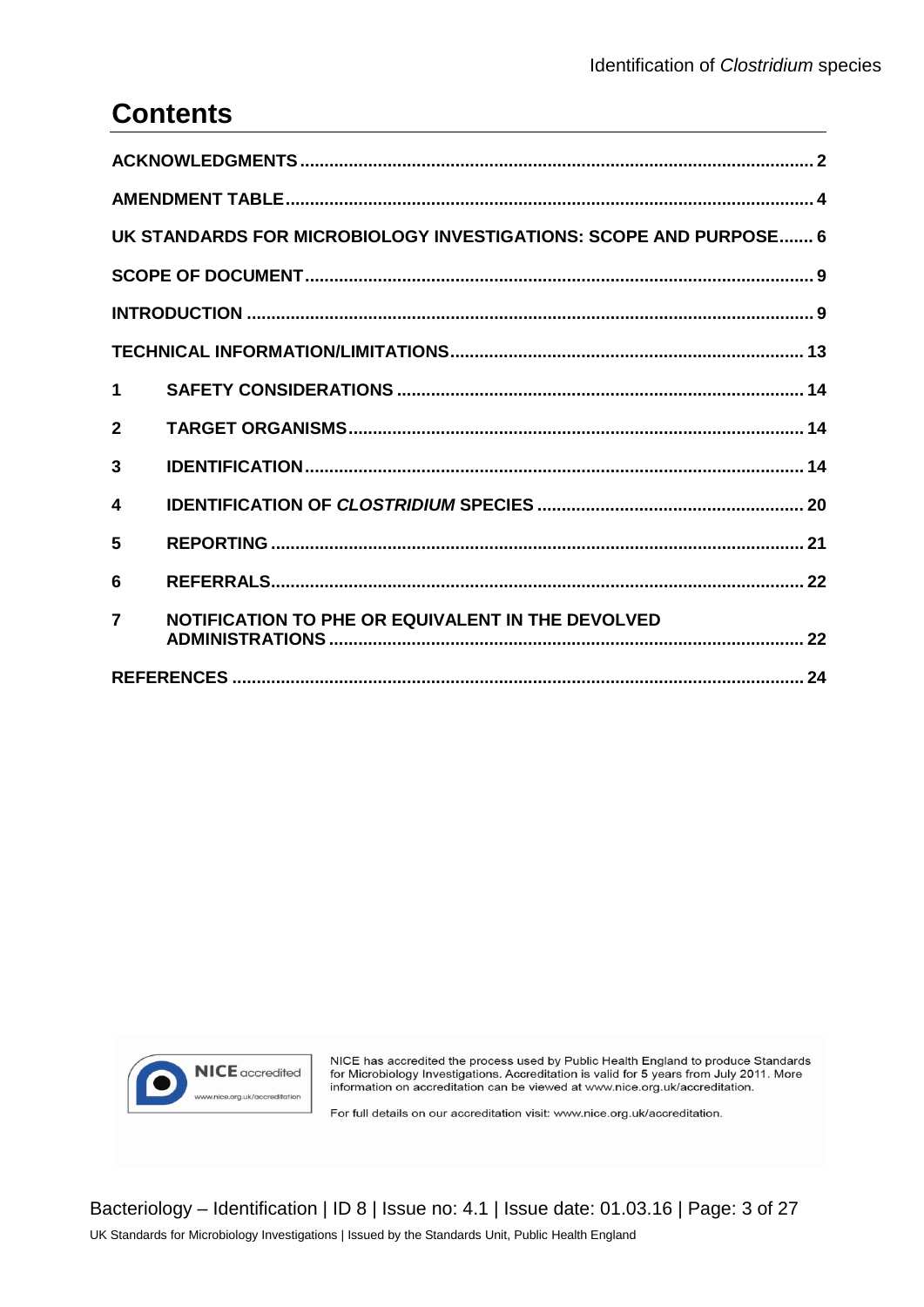## **Amendment Table**

Each SMI method has an individual record of amendments. The current amendments are listed on this page. The amendment history is available from [standards@phe.gov.uk.](mailto:standards@phe.gov.uk)

New or revised documents should be controlled within the laboratory in accordance with the local quality management system.

| Amendment No/Date.         | 7/01.03.16                    |
|----------------------------|-------------------------------|
| Issue no. discarded.       | 4                             |
| Insert Issue no.           | 4.1                           |
| <b>Section(s) involved</b> | <b>Amendment</b>              |
| Section 4.                 | Error in flowchart corrected. |

| Amendment No/Date.   | 6/12.01.15                                                                                                                                                  |
|----------------------|-------------------------------------------------------------------------------------------------------------------------------------------------------------|
| Issue no. discarded. | 3.2                                                                                                                                                         |
| Insert Issue no.     | $\overline{\mathbf{4}}$                                                                                                                                     |
| Section(s) involved  | <b>Amendment</b>                                                                                                                                            |
| Whole document.      | Hyperlinks updated to gov.uk.                                                                                                                               |
| Page 2.              | Updated logos added.                                                                                                                                        |
|                      | Document presented in a new format.                                                                                                                         |
|                      | Reorganisation of some text.                                                                                                                                |
| Whole document.      | Edited for clarity.                                                                                                                                         |
|                      | Information regarding Clostridium difficile updated.                                                                                                        |
|                      | Test procedures updated.                                                                                                                                    |
|                      | Removal of Reference Laboratory contact details.                                                                                                            |
| Scope of document.   | The scope has been updated to include webpage<br>link for B 10 document.                                                                                    |
|                      | The taxonomy of Clostridium species has been<br>updated.                                                                                                    |
| Introduction.        | More information has been added to the<br>Characteristics section. The medically important<br>species are mentioned and their characteristics<br>described. |
|                      | Use of up-to-date references.                                                                                                                               |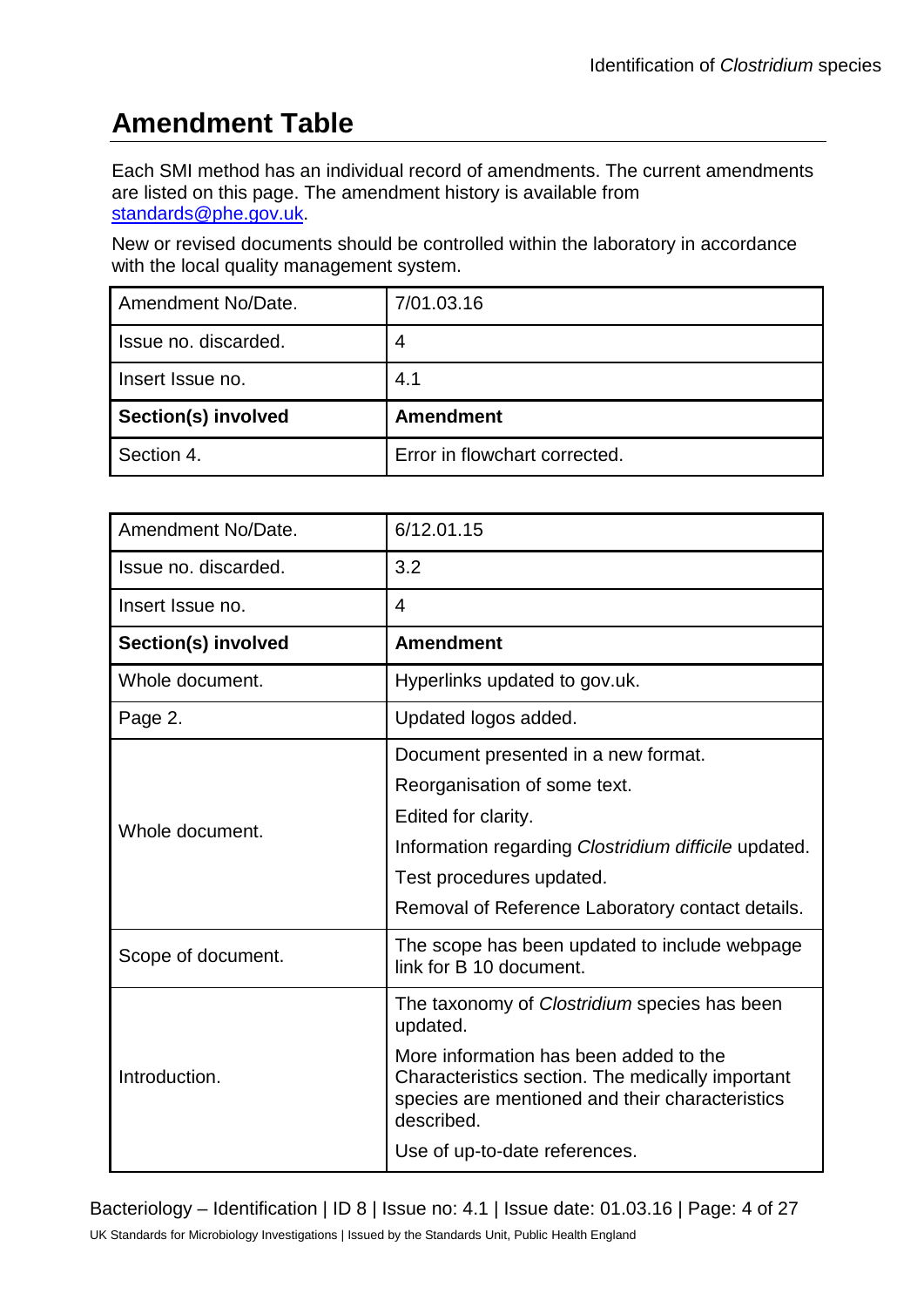|                                              | Section on Principles of Identification has been<br>updated to inform the users of the appropriate<br>reference laboratory to send Clostridium species<br>for further identification. |
|----------------------------------------------|---------------------------------------------------------------------------------------------------------------------------------------------------------------------------------------|
| <b>Technical</b><br>Information/Limitations. | Addition of information regarding Gram stain,<br>antibiotic susceptibility, sporulation and<br>commercial identification systems has been<br>described and referenced.                |
| Safety considerations.                       | Update on Laboratory-acquired infections with<br>references.                                                                                                                          |
| Target Organisms.                            | The section on the Target organisms has been<br>updated and presented clearly. References have<br>been updated.                                                                       |
|                                              | Amendments have been done on 3.1, 3.2, 3.3 and<br>3.4 have been updated to reflect standards in<br>practice.                                                                          |
| Identification.                              | Subsection 3.5 has been updated to include the<br>Rapid Molecular Methods.                                                                                                            |
|                                              | 3.6 has been rephrased and informs users to refer<br>to appropriate laboratory user manual for referrals.                                                                             |
| <b>Identification Flowchart.</b>             | Modification of flowchart for identification of<br>species has been made for easy guidance.                                                                                           |
| Reporting.                                   | Subsection 5.2 and 5.6 has been updated to<br>reflect reporting practice.                                                                                                             |
| Referral.                                    | The address of the reference laboratories has<br>been updated.                                                                                                                        |
| References.                                  | Some references updated.                                                                                                                                                              |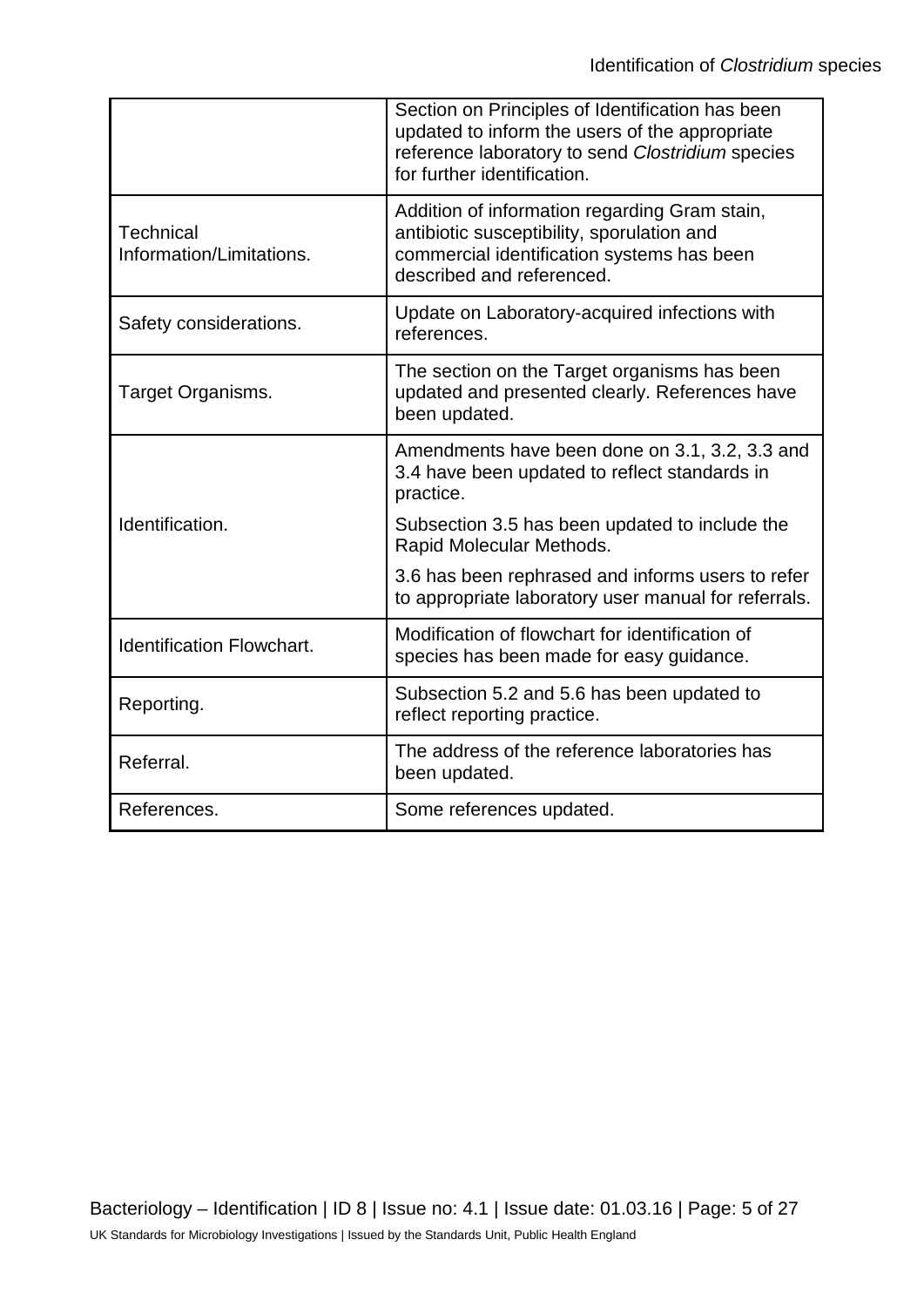## UK Standards for Microbiology Investigations<sup>[#](#page-0-0)</sup>: **Scope and Purpose**

### **Users of SMIs**

- SMIs are primarily intended as a general resource for practising professionals operating in the field of laboratory medicine and infection specialties in the UK.
- SMIs provide clinicians with information about the available test repertoire and the standard of laboratory services they should expect for the investigation of infection in their patients, as well as providing information that aids the electronic ordering of appropriate tests.
- SMIs provide commissioners of healthcare services with the appropriateness and standard of microbiology investigations they should be seeking as part of the clinical and public health care package for their population.

#### **Background to SMIs**

SMIs comprise a collection of recommended algorithms and procedures covering all stages of the investigative process in microbiology from the pre-analytical (clinical syndrome) stage to the analytical (laboratory testing) and post analytical (result interpretation and reporting) stages.

Syndromic algorithms are supported by more detailed documents containing advice on the investigation of specific diseases and infections. Guidance notes cover the clinical background, differential diagnosis, and appropriate investigation of particular clinical conditions. Quality guidance notes describe laboratory processes which underpin quality, for example assay validation.

Standardisation of the diagnostic process through the application of SMIs helps to assure the equivalence of investigation strategies in different laboratories across the UK and is essential for public health surveillance, research and development activities.

### **Equal Partnership Working**

 $\overline{a}$ 

SMIs are developed in equal partnership with PHE, NHS, Royal College of Pathologists and professional societies.

The list of participating societies may be found at [https://www.gov.uk/uk-standards-for](https://www.gov.uk/uk-standards-for-microbiology-investigations-smi-quality-and-consistency-in-clinical-laboratories)[microbiology-investigations-smi-quality-and-consistency-in-clinical-laboratories.](https://www.gov.uk/uk-standards-for-microbiology-investigations-smi-quality-and-consistency-in-clinical-laboratories) Inclusion of a logo in an SMI indicates participation of the society in equal partnership and support for the objectives and process of preparing SMIs. Nominees of professional societies are members of the Steering Committee and Working Groups which develop SMIs. The views of nominees cannot be rigorously representative of the members of their nominating organisations nor the corporate views of their organisations. Nominees act as a conduit for two way reporting and dialogue. Representative views are sought through the consultation process.

SMIs are developed, reviewed and updated through a wide consultation process.

<sup>#</sup> Microbiology is used as a generic term to include the two GMC-recognised specialties of Medical Microbiology (which includes Bacteriology, Mycology and Parasitology) and Medical Virology.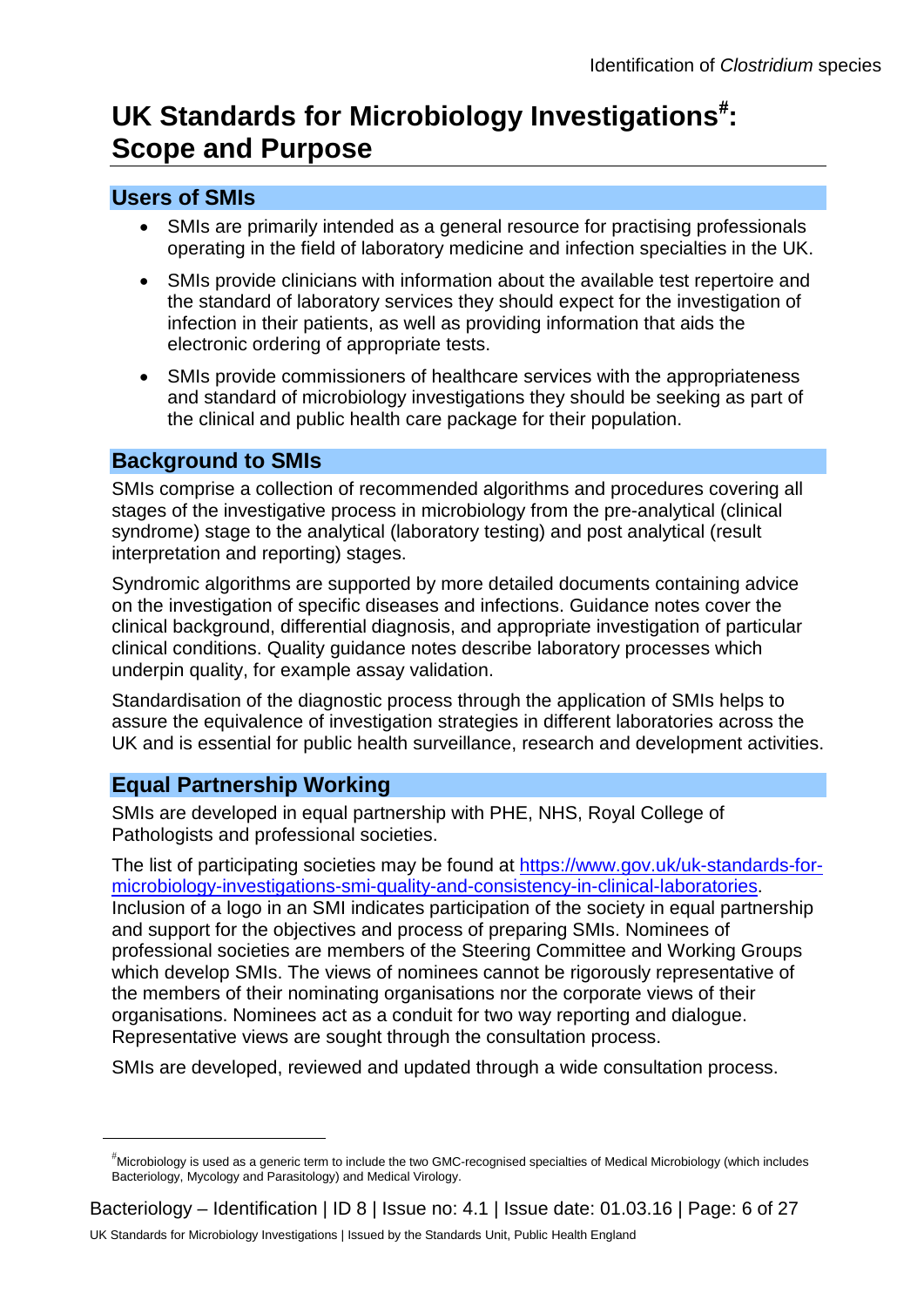#### **Quality Assurance**

NICE has accredited the process used by the SMI Working Groups to produce SMIs. The accreditation is applicable to all guidance produced since October 2009. The process for the development of SMIs is certified to ISO 9001:2008.

SMIs represent a good standard of practice to which all clinical and public health microbiology laboratories in the UK are expected to work. SMIs are NICE accredited and represent neither minimum standards of practice nor the highest level of complex laboratory investigation possible. In using SMIs, laboratories should take account of local requirements and undertake additional investigations where appropriate. SMIs help laboratories to meet accreditation requirements by promoting high quality practices which are auditable. SMIs also provide a reference point for method development.

The performance of SMIs depends on competent staff and appropriate quality reagents and equipment. Laboratories should ensure that all commercial and in-house tests have been validated and shown to be fit for purpose. Laboratories should participate in external quality assessment schemes and undertake relevant internal quality control procedures.

#### **Patient and Public Involvement**

The SMI Working Groups are committed to patient and public involvement in the development of SMIs. By involving the public, health professionals, scientists and voluntary organisations the resulting SMI will be robust and meet the needs of the user. An opportunity is given to members of the public to contribute to consultations through our open access website.

#### **Information Governance and Equality**

PHE is a Caldicott compliant organisation. It seeks to take every possible precaution to prevent unauthorised disclosure of patient details and to ensure that patient-related records are kept under secure conditions.

The development of SMIs are subject to PHE Equality objectives [https://www.gov.uk/government/organisations/public-health-england/about/equality](https://www.gov.uk/government/organisations/public-health-england/about/equality-and-diversity)[and-diversity.](https://www.gov.uk/government/organisations/public-health-england/about/equality-and-diversity) The SMI Working Groups are committed to achieving the equality objectives by effective consultation with members of the public, partners, stakeholders and specialist interest groups.

#### **Legal Statement**

Whilst every care has been taken in the preparation of SMIs, PHE and any supporting organisation, shall, to the greatest extent possible under any applicable law, exclude liability for all losses, costs, claims, damages or expenses arising out of or connected with the use of an SMI or any information contained therein. If alterations are made to an SMI, it must be made clear where and by whom such changes have been made.

The evidence base and microbial taxonomy for the SMI is as complete as possible at the time of issue. Any omissions and new material will be considered at the next review. These standards can only be superseded by revisions of the standard, legislative action, or by NICE accredited guidance.

SMIs are Crown copyright which should be acknowledged where appropriate.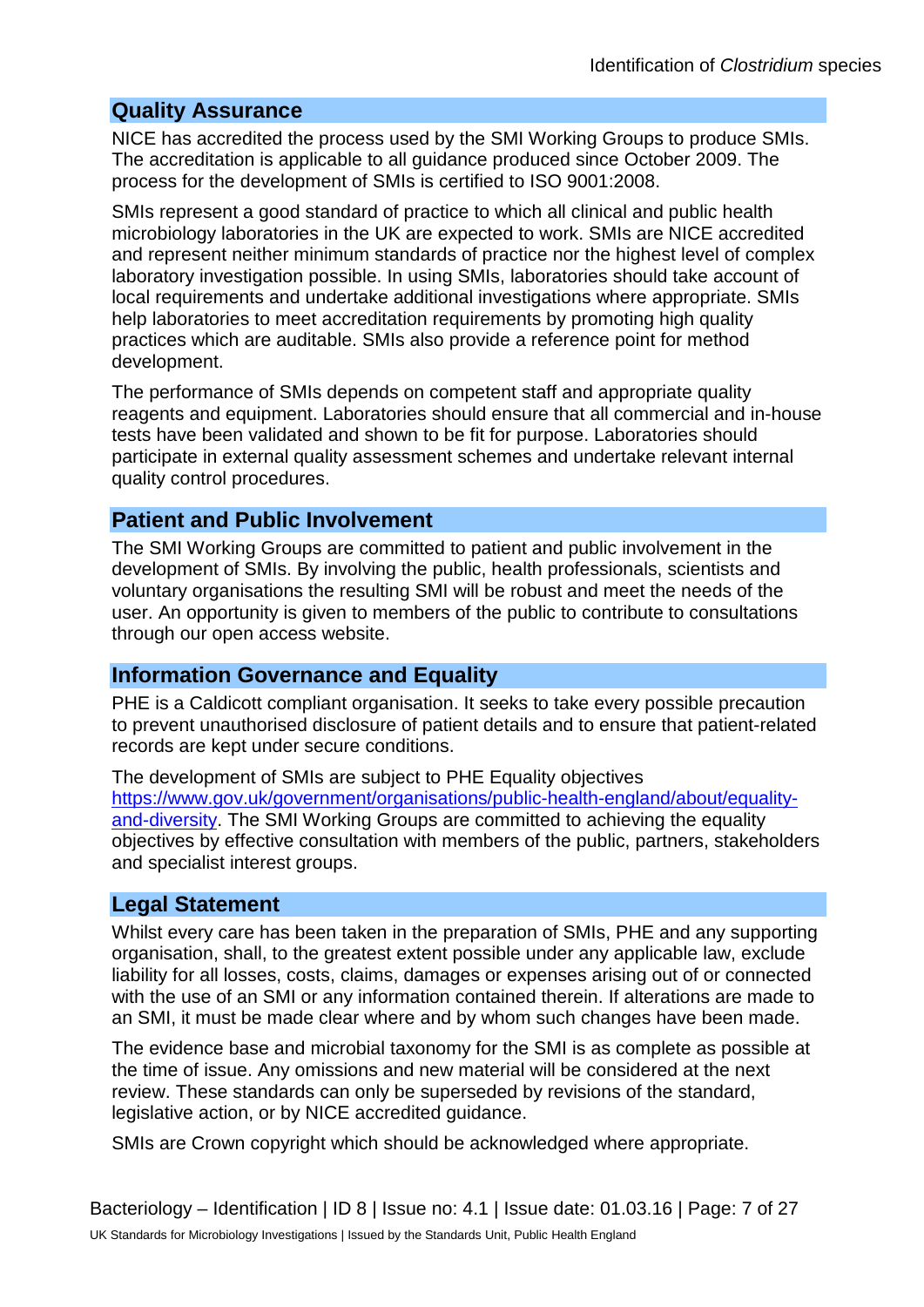#### **Suggested Citation for this Document**

Public Health England. (2016). Identification of *Clostridium* species. UK Standards for Microbiology Investigations. ID 8 Issue 4.1. [https://www.gov.uk/uk-standards-for](https://www.gov.uk/uk-standards-for-microbiology-investigations-smi-quality-and-consistency-in-clinical-laboratories)[microbiology-investigations-smi-quality-and-consistency-in-clinical-laboratories](https://www.gov.uk/uk-standards-for-microbiology-investigations-smi-quality-and-consistency-in-clinical-laboratories)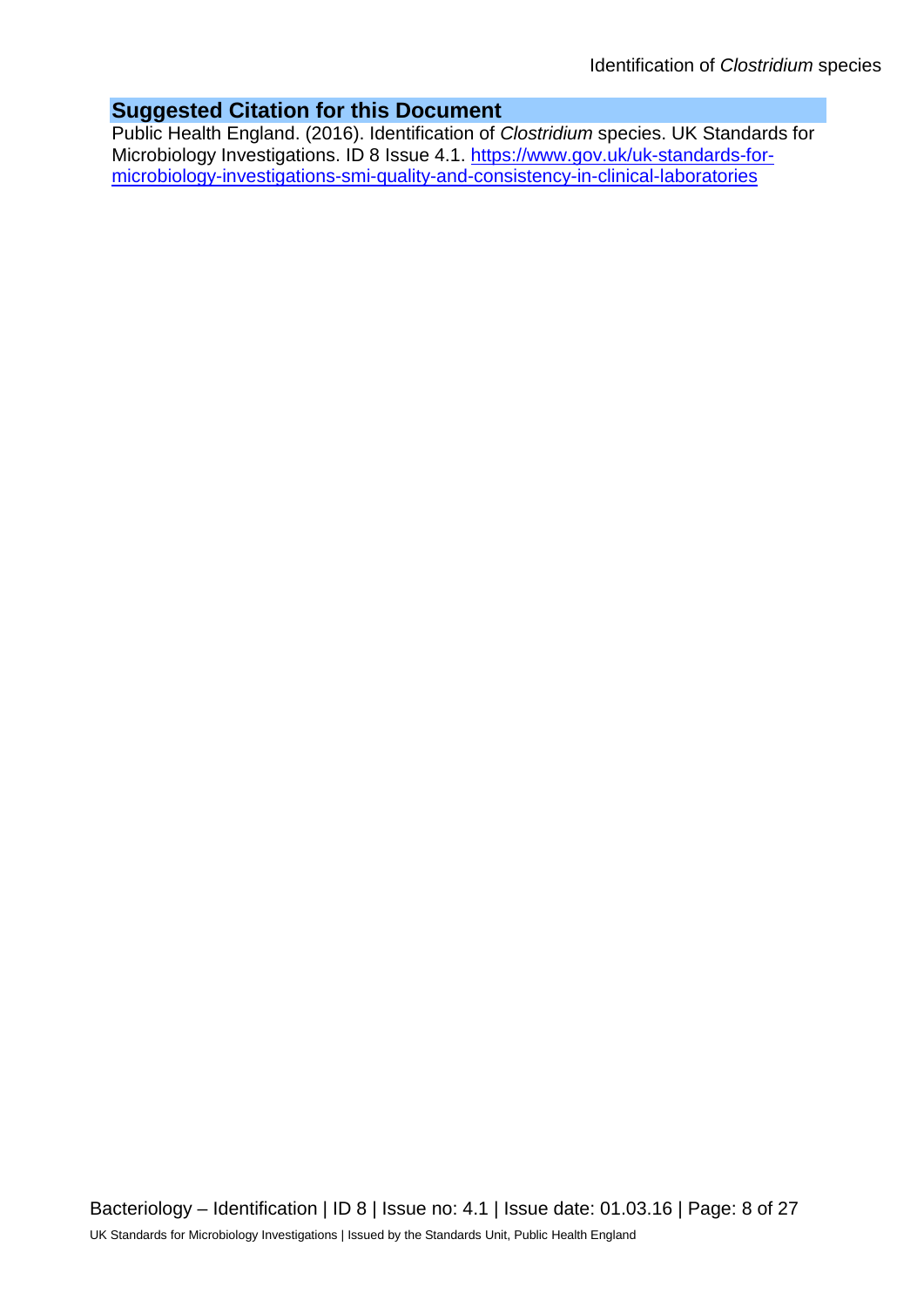## **Scope of Document**

This SMI describes the identification of *Clostridium* species.

There are many species of clostridia which may be found naturally in the environment and animal faeces. Only species associated with human infection will be discussed in this SMI.

For more information on *Clostridium difficile*, refer to B 10 - [Investigation of Faecal](https://www.gov.uk/government/collections/standards-for-microbiology-investigations-smi#bacteriology)  Specimens for *[Clostridium difficile](https://www.gov.uk/government/collections/standards-for-microbiology-investigations-smi#bacteriology)*.

This SMI should be used in conjunction with other SMIs.

## **Introduction**

#### **Taxonomy**

The genus *Clostridium* belongs to the family *Clostridiaceae* and it currently contains 203 species and 5 subspecies, with only a few species being pathogenic to humans. Of these species, 21 have been reclassified to other genera, 5 have been reclassified within the genus and 1 has been de-accessioned $^1$ .

In 1994 the heterogeneity of this species was confirmed by 16S rRNA gene sequencing<sup>2</sup>. This has been reaffirmed by the work of Yutin *et al* that 16S rRNA and ribosomal protein sequences are better indicators of evolutionary proximity than phenotypic traits. This genus like several others has undergone a number of revisions with the increasing availability of genomic data. An analysis of proteins from a number of members of this genus suggested another revision<sup>3</sup>. The main findings from the proposal suggested that:

- The *Selenomonas-Megasphaera-Sporomusa* group are still members of the genus *Clostridium*
- *Clostridium difficile* and its close relatives are placed within the family *Peptostreptococcaceae*. Under this proposal, the species *Clostridium difficile* would become *Peptoclostridium difficile*
- Members of the family *Ruminococcaceae* belong to the genus *Clostridium*
- It was also proposed to create six new genera to accommodate the 78 validly described species that fell outside the family *Clostridiaceae*. These genera are: *Erysipelatoclostridium, Gottschalkia, Lachnoclostridium, Peptoclostridium, Ruminiclostridium* and *Tyzzerella*

The type species is *Clostridium butyricum*.

#### **Characteristics**

*Clostridium* are phylogenetically heterogeneous and are Gram positive but can decolourise easily and appear Gram negative or Gram variable, spore formers and non-spore formers, rods and cocci and anaerobic and non-anaerobic bacteria<sup>4</sup>.

Medically significant Clostridium strains tend to be Gram positive rods (some are Gram variable),  $0.3 - 2.0 \times 1.5 - 20.0 \mu$ m which are often arranged in pairs or short chains, with rounded or sometimes pointed or square ends. They are commonly pleomorphic and vary considerably in their oxygen tolerance. Some species such as *Clostridium novyi* type A and *Clostridium haemolyticum* may require extended

Bacteriology – Identification | ID 8 | Issue no: 4.1 | Issue date: 01.03.16 | Page: 9 of 27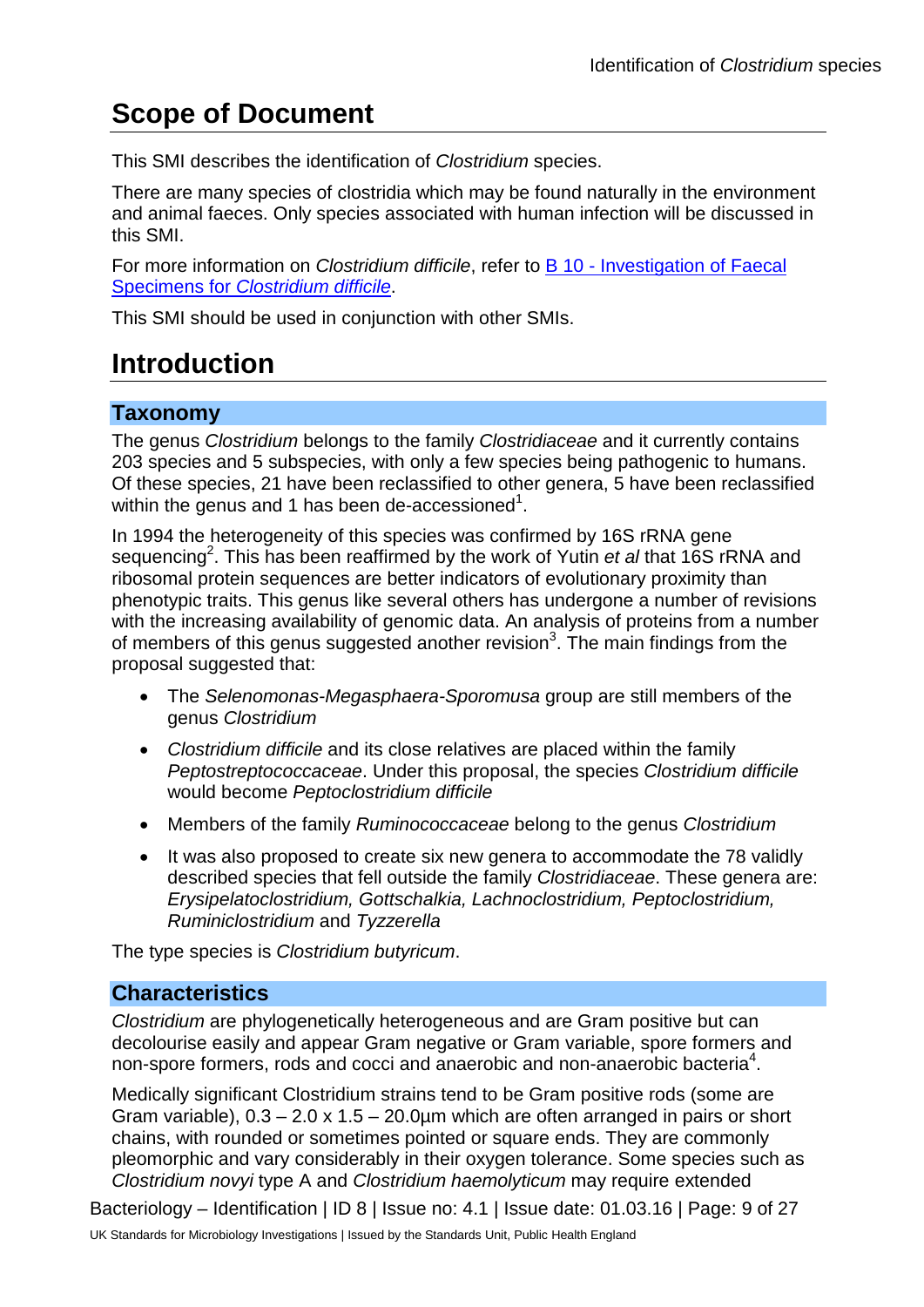incubation on pre-reduced or freshly prepared plates and total handling in an anaerobic chamber. Conversely, *Clostridium tertium, Clostridium histolyticum* and *Clostridium carnis* are aerotolerant and will form colonies on blood agar plates incubated in an atmosphere of air with 5-10% added  $CO_2^{\,5}$ .

Virtually all of the members of the genus, except *Clostridium perfringens*, are motile with peritrichous flagellae and form oval or spherical endospores that may distend the cell. They may be saccharolytic or proteolytic and are usually catalase negative. Many species produce potent exotoxins.

#### **Toxins of** *Clostridium* **species**

Clinically significant *Clostridium* species produce a variety of toxins. It is the production of these toxins which leads to the distinctive clinical features of the diseases they cause, eg tetanus and botulism result from the production of neurotoxins that are amongst the most lethal substances known to man<sup>6</sup>. Clostridial toxins are biologically active proteins that are antigenic in nature and can therefore be neutralised with specific antisera.

Detection of particular toxins directly from some clinical samples may render the isolation of the organism unnecessary for primary investigation eg *C. difficile* (refer to B 10 - [Investigation of Faecal Specimens for](https://www.gov.uk/government/collections/standards-for-microbiology-investigations-smi#bacteriology) *Clostridium difficile*). Culture is required for typing (outbreaks and incidents) and susceptibility testing.

*Clostridium perfringens* is the most commonly isolated *Clostridium* species. Five types  $(A-E)$  may be distinguished by the combinations of major lethal toxins they produce<sup>5</sup>.

*Clostridium tetani* produces two exotoxins, tetanolysin and tetanospasmin – Tetanolysin causes lysis of RBCs and serves no known benefit to *C. tetani* infections while tetanospasmin is a neurotoxin that causes the clinical manifestations of tetanus<sup>6</sup>.

*Clostridium botulinum* also produces neurotoxins (which are the most potent natural poisons known) that cause botulism, a disease characterized by a symmetrical, descending paralysis<sup>7</sup>. There are seven toxin types (A-G), man is susceptible to type A, B, E, F and G toxins; types A, B, C and D cause intoxication in animals. Although less common, bivalent strains that express two different toxin types exist and are designated by the predominant toxin produced. Strains of *C. baratii* and *C. butyricum* have been implicated as causative agents of botulism as they also produce the types F and E respectively6,8. *C. argentinense* (formerly *C. botulinum* type G) produce botulinum neurotoxin.

*Clostridium difficile* is the most common toxigenic *Clostridium* species. They produce two potent exotoxins namely – Toxin A (enterotoxin) and toxin B (cytotoxic activity)<sup>6</sup>.

*Clostridium novyi* comes in three types, labelled A, B, and a non-pathogenic type C distinguished by the range of toxins they produce. The toxins are designated by Greek letters<sup>6</sup>.

*Clostridium sordellii* produces three toxins in common with non-pathogenic *C. bifermentans* namely; a lecithinase, an oxygen-labile haemolysin and a fibrinolysin. It also has a major lethal toxin referred to as beta-toxin that distinguishes it from *C. bifermentans*. This beta-toxin actually contains two toxins: lethal toxin (LT) and haemorrhagic toxin (HT)<sup>6</sup>.

Other *Clostridium* species produce similar toxins to that produced by *C. perfringens*.

The medically important species are:

Bacteriology – Identification | ID 8 | Issue no: 4.1 | Issue date: 01.03.16 | Page: 10 of 27 UK Standards for Microbiology Investigations | Issued by the Standards Unit, Public Health England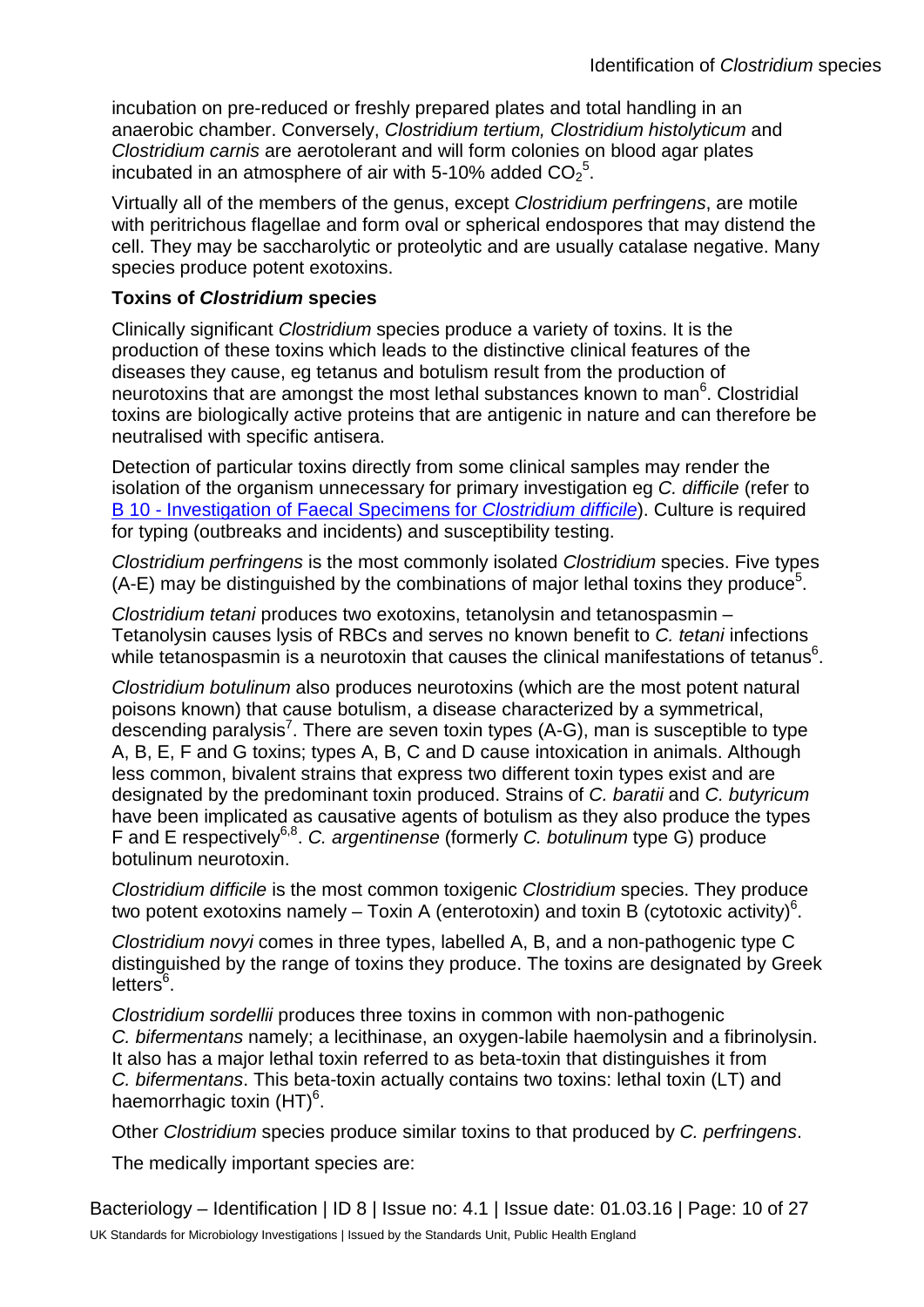#### *Clostridium perfringens*

They are non-motile straight-sided gram-variable rods with blunt ends that occur singly or in pairs,  $0.6 - 2.4 \mu m$  wide by  $1.3 - 19.0 \mu m$  long, and rarely produce spores. They grow vigorously at temperatures between 20 and 50°C, with an optimum of 45°C for most strains. On blood agar, large discrete colonies are produced after overnight incubation. They may be flat and rough-edged or smooth and domed, and either nonhaemolytic or with a narrow zone of complete haemolysis inside a larger zone of partial haemolysis. Haemolysis is more pronounced on sheep blood agar than on horse blood agar<sup>9</sup>. They are positive for lecithinase, nitrate, and fermentation of sugars but negative for lipase, indole and urease tests.

#### *Clostridium tetani*

Cells are  $0.5 - 1.7$  by  $2.1 - 18.1$ µm and often possess terminal endospores that give a "drumstick" appearance. Cells in culture older than 24hr may appear Gram negative. They are also motile by peritrichous flagella. The optimal growth temperature is 37°C and little or no growth takes place at 25 or 42°C.

Growth may appear as a film rather than discrete colonies because of swarming due to the vigorous motility after 48hr incubation. On blood agar, the colonies are flat, translucent, and grey with a matte surface, showing a zone of β- haemolysis and are 4 to 6mm in diameter. Colonies have irregular and rhizoid margins. They are negative for fermentation of sugars, lecithinase, lipase, urease, nitrate reduction tests but give variable results for indole test.

#### *Clostridium botulinum*

Cells are gram variable bacilli that show profuse sub-terminal and free spores. The proteolytic types A, B and F initially produce discrete rhizoidal colonies that spread and coalesce. Haemolysis is variable, but the odour is strong and redolent of rotten eggs due to production of H2S. They are positive for lipase but negative for indole and urease tests. They give variable test results for lecithinase reaction.

They have been isolated from clinical samples such as – faeces, wounds, tissue, and pus as well as from foods.

#### *Clostridium difficile*

Cells are motile rods, with dimensions of 0.5 -1.9 by 3.0 – 16.9µm, which forms oval sub-terminal spores and show optimum growth on blood agar at human body temperatures in the absence of oxygen. Colonies of *C. difficile* are 4 - 6mm in diameter, irregular, raised, opaque, and grey-white after 48hr incubation. They may be isolated from faecal specimens using cycloserine cefoxitin fructose agar (CCFA) or cycloserine cefoxitin egg yolk agar (CCEY). They ferment sugars but are negative for lecithinase, lipase and indole tests.

Refer to B 10 - [Investigation of Faecal Specimens for](https://www.gov.uk/government/collections/standards-for-microbiology-investigations-smi#bacteriology) *Clostridium difficile* for further information.

#### *Clostridium novyi*

Cells are motile, gram variable rods with occasional sub-terminal spores. Cell dimensions are 0.5 – 1.6 by 1.6 – 18µm except for *C. novyi* type B, which are larger, 1.1 – 2.5 by 3.3 – 22.5µm. Isolating and identifying *C. novyi* is difficult due to its extreme anaerobic nature. Because of their fastidious nature and difficulty in culturing, they require the presence of thiols for growth<sup>10</sup>. Growth is stimulated by fermentable

Bacteriology – Identification | ID 8 | Issue no: 4.1 | Issue date: 01.03.16 | Page: 11 of 27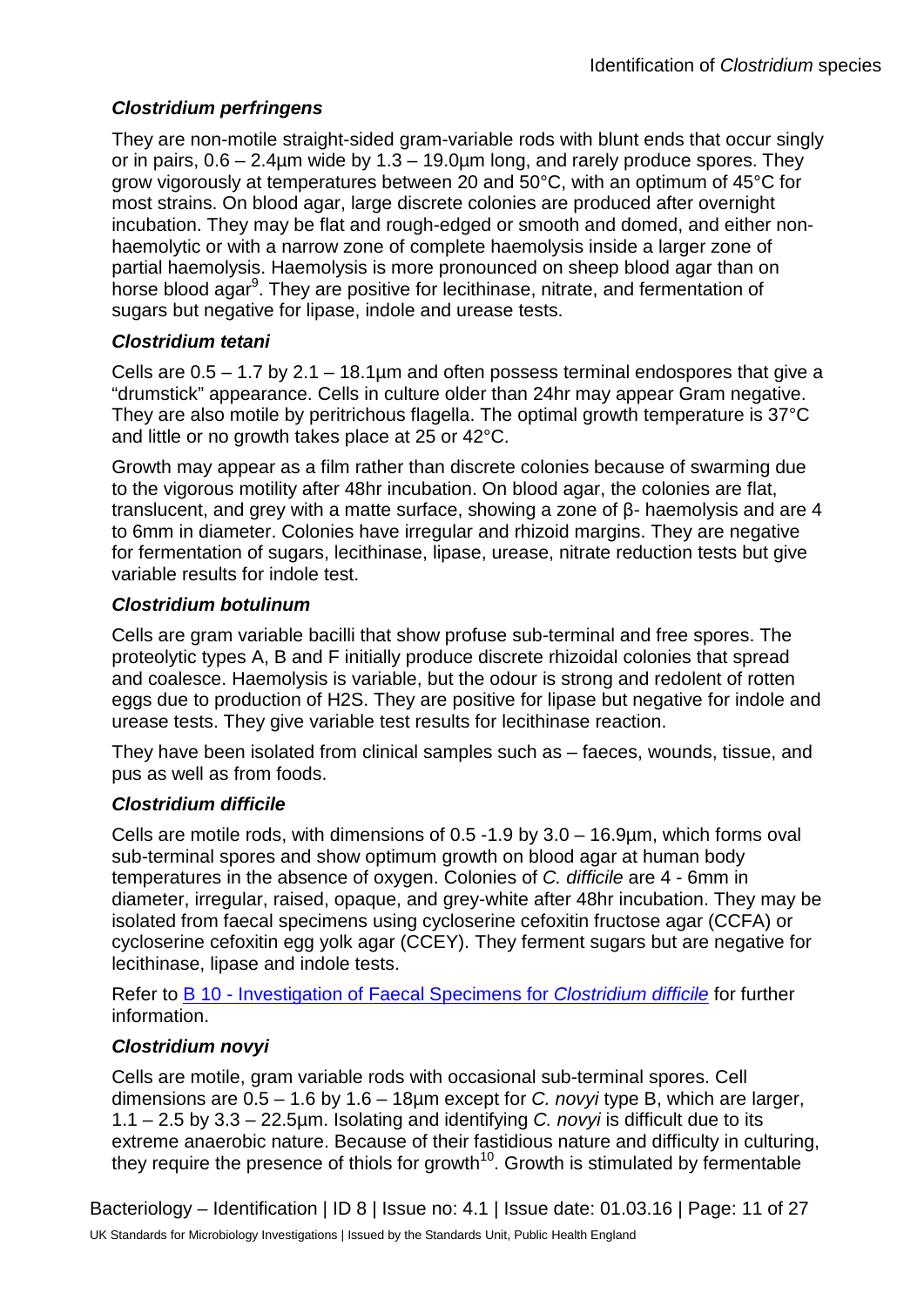carbohydrates, serum or peptic digest of blood. On blood agar after overnight incubation anaerobically, colonies appear as small, flat, rough or rhizoidal, translucent, haemolytic colonies with a spreading edge and 1 - 5mm in diameter and after incubation for 48–72hr, colonies will often coalesce to give a fine spreading growth that may cover the entire plate, often with a marked β-haemolysis so as to make the blood agar plate completely transparent. There is poor growth in nutrient broth or cooked meat broth. They ferment glucose and liquefy gelatin. Proteolytic activity is variable. They are positive for lecithinase and lipase reactions but give variable results for indole test.

*C. novyi* type A is usually unreactive in commercial anaerobe identification kits and commonly is not identified by this approach. *C. novyi* type B has different phenotypic characteristics and can be distinguished by its biochemical reactions<sup>9</sup>.

#### *Clostridium sordellii*

Colonies are large, grey-white and irregular, sometimes with a "fern-leaf" edge. They produce indole and lecithinase as well as ferment sugars. They are also urease positive, which differentiates them from *C. bifermentans*, generally regarded as a nonpathogen.

#### *Clostridium septicum*

Cells are gram variable rods with numerous sub-terminal spores. On blood agar, they grow rapidly and usually produce a thick haemolytic swarming growth. In culture, it has no characteristic odour. They are negative for lecithinase, lipase, indole and urease tests.

They are easily recognised by use of commercially available identification kits. The most common source of *C. septicum* isolates seen in recent years has been from blood cultures from patients with malignancies of the colon or caecum<sup>9</sup>.

#### **Principles of Identification**

Clues to the identity of certain pathogenic species may be obtained by observing characteristics such as colonial appearance, Gram stain appearance and the presence or absence of β-haemolysis. Other phenotypic tests may also be applied to obtain a presumptive identification<sup>11</sup>. It is important to ensure the culture is pure, as the fine spreading growth of some *Clostridium* species may mask contaminating organisms.

If confirmation of *Clostridium* species is required, isolates should be referred to the Anaerobe Reference Unit, Public Health Wales, Cardiff.

If *C. difficile* confirmation is required, refer to **B** 10 - Investigation of Faecal Specimens for *[Clostridium difficile](https://www.gov.uk/government/collections/standards-for-microbiology-investigations-smi#bacteriology)*.

If *C. botulinum* is suspected, samples of patient's serum, faeces and implicated foodstuff should be referred directly to the Foodborne Pathogens Reference Section, Colindale.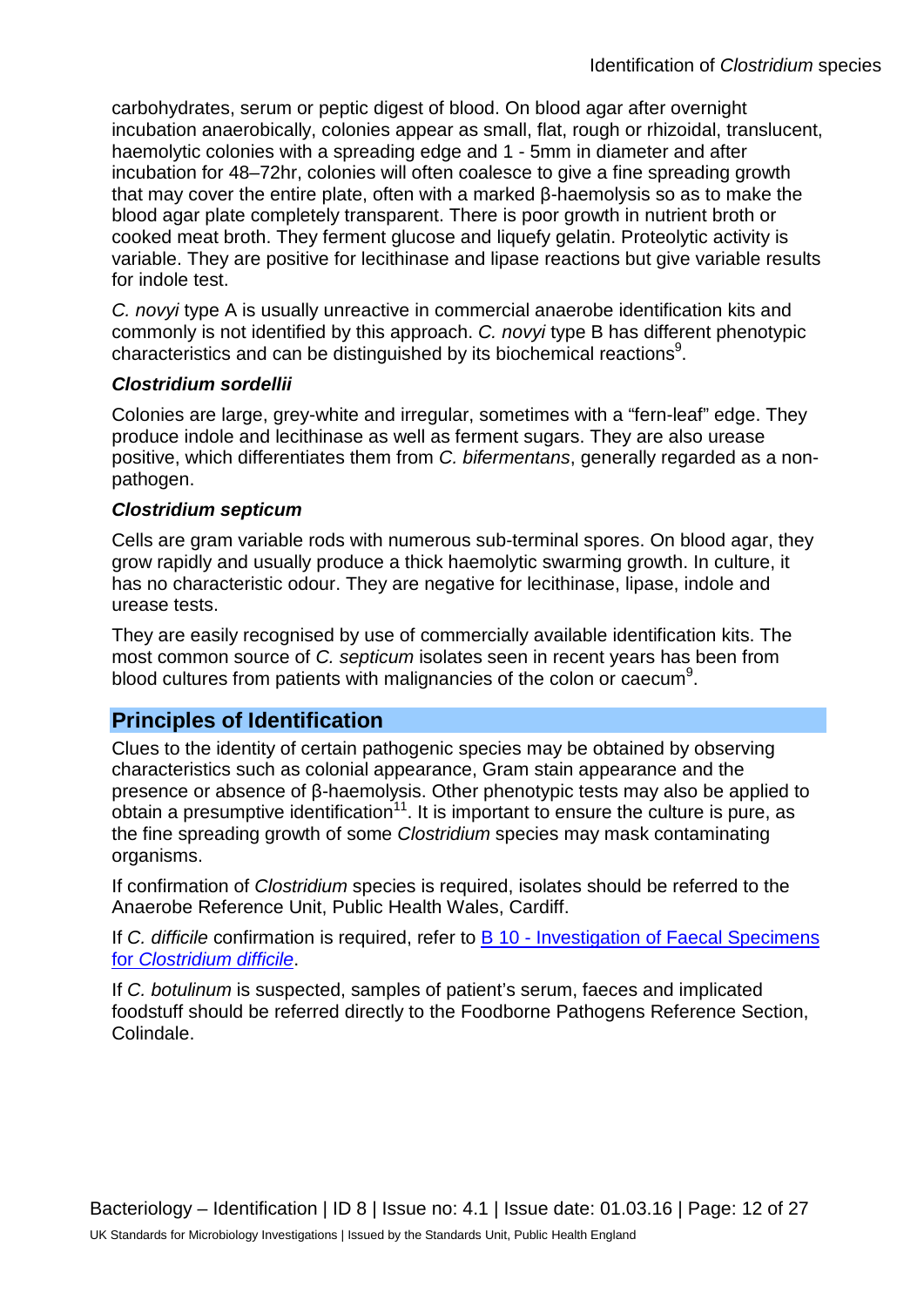## **Technical Information/Limitations**

## **Antibiotic susceptibility**

Reduced susceptibility of *C. difficile* to metronidazole has been demonstrated<sup>12</sup>.

## **Sporulation**

Several species of *Clostridium*, including *C. carnis, C. histolyticum* and *C. tertium* can grow, but not sporulate, in air<sup>5</sup>.

### **Gram stain**

It is important to ensure the culture is pure, as the fine spreading growth of some *Clostridium* species may mask contaminating organisms.

There can be failure to determine the Gram reaction correctly (many anaerobes over decolourise and appear Gram negative). For example, Gram negatively staining *Clostridium* species, especially *C. clostridioforme*, can be misidentified as *Bacteroides*11.

## **Commercial identification Systems**

The use of commercially available anaerobe identification kits alone may not give an accurate identification eg *C. novyi* type A is usually unreactive in commercial anaerobe identification kits and commonly is not identified by this approach. *C. novyi* type B has different phenotypic characteristics and can be distinguished by its biochemical reactions<sup>9</sup>.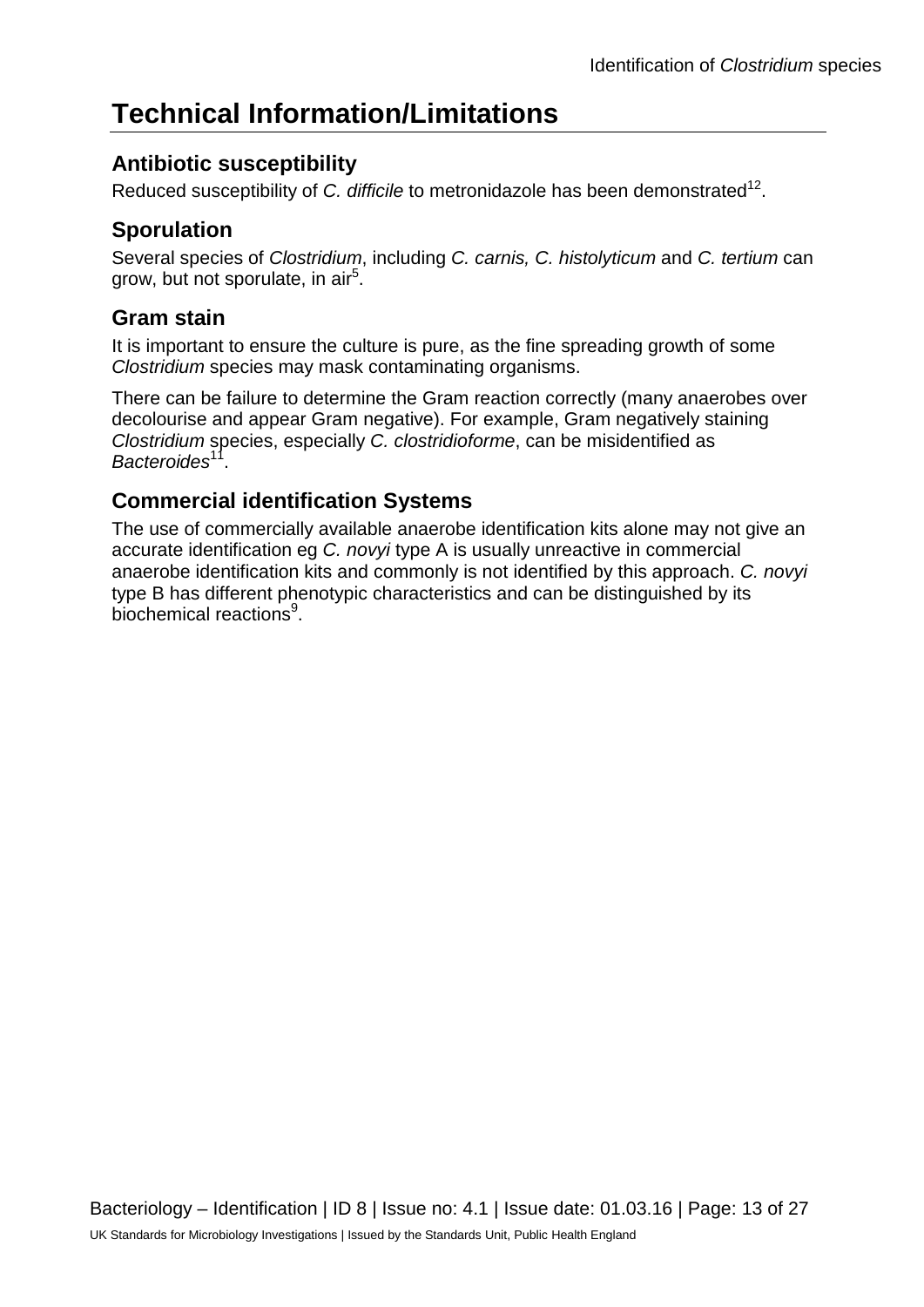## **1 Safety Considerations13-29**

#### **Hazard Group 2 organisms**

Laboratory acquired infections have been reported $30,31$ .

Refer to current guidance on the safe handling of all Hazard Group 2 organisms documented in this SMI.

Laboratory procedures that give rise to infectious aerosols must be conducted in a microbiological safety cabinet $^{21}$ .

The above guidance should be supplemented with local COSHH and risk assessments.

Compliance with postal and transport regulations is essential.

## **2 Target Organisms**

#### **Clostridium species Reported to have Caused Human Disease**<sup>5,11</sup>

*C. perfringens, C. septicum, C. novyii type A, C. sordellii, C. tetani, C. difficile, C. botulinum, C. butyricum, C. baratii, C. tertium, C. histolyticum*

**Non-pathogenic** *Clostridium* **species Commonly Isolated that may have Caused Human Infections**5,32,33

*C. sporogenes, C. ramosum. C. innocuum, C. paraputrificum, C. cadaveris, C. bifermentans, C. fallax, C. clostridioforme*

## **3 Identification**

#### **3.1 Microscopic Appearance**

(TP 39 - [Staining Procedures\)](https://www.gov.uk/government/collections/standards-for-microbiology-investigations-smi#test-procedures)

#### **Gram stain**

*Clostridium* species are Gram positive rods, which may possess a single endospore. Some species may be Gram variable.

#### **Spore stain**

This is used to determine the shape and position of the spore (phase contrast microscopy is an alternative option).

*C. perfringens* Oval, subterminal

**Note:** *C. perfringens* spores are rarely seen in vivo or usual in vitro conditions. They do not sporulate on normal agar media. *C. perfringens* also have non-spore forming strains.

| C. botulinum | Oval, subterminal            |
|--------------|------------------------------|
| C. difficile | Oval, subterminal            |
| C. novyi     | Oval, central or subterminal |
| C. sordellii | Oval, subterminal            |

Bacteriology – Identification | ID 8 | Issue no: 4.1 | Issue date: 01.03.16 | Page: 14 of 27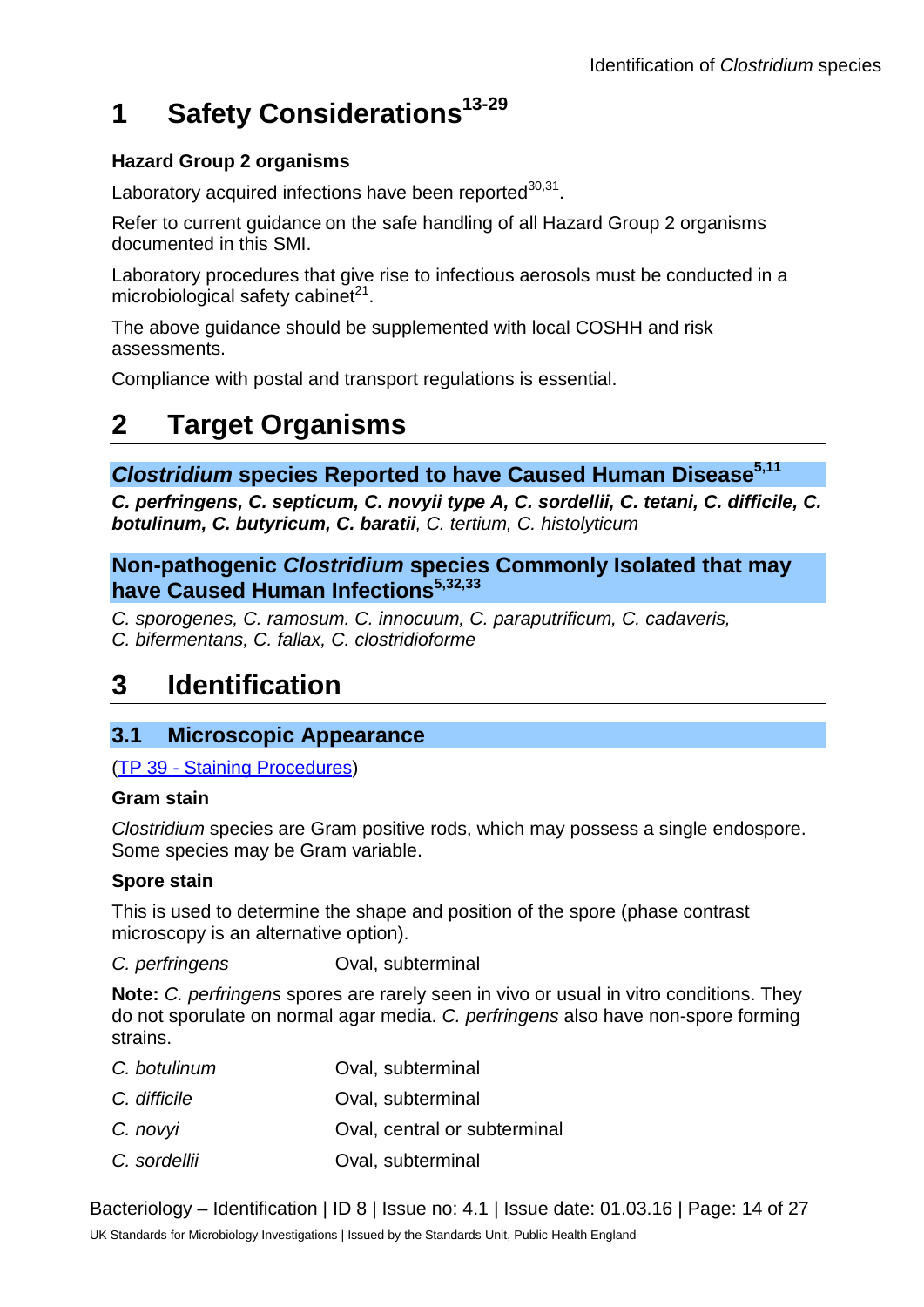- *C. septicum* Oval, subterminal
- *C. tetani* Round, terminal (giving a drumstick appearance)

#### **3.2 Primary Isolation Media**

Agar containing blood incubated anaerobically at 35-37°C for 40–48hr.

Egg Yolk agar incubated anaerobically at 35-37°C for 16-24hr.

If culturing for toxigenic *C. difficile*, Cycloserine Cefoxitin Fructose agar (CCFA) or Cefoxitin Cycloserine Egg Yolk agar (CCEY) should also be inoculated and incubated anaerobically at 35-37°C for 24 - 48hr. The antibiotics cycloserine and cefoxitin inhibit the growth of most bacteria other than *C. difficile*11.

### **3.3 Colonial Appearance**

Colonial appearance varies with species and brief descriptions of the most common species are given here:

| Organism                  | Characteristics of growth on agar containing blood after anaerobic<br>incubation at 35-37°C for 40-48hr                                                                                                                    |
|---------------------------|----------------------------------------------------------------------------------------------------------------------------------------------------------------------------------------------------------------------------|
| C. botulinum/sporogenes   | Large (3mm), irregularly circular, smooth, greyish, translucent with a fibrillar<br>edge that may spread. Most strains are $\beta$ -haemolytic; produces lipase.                                                           |
| C. difficile              | Glossy, grey, circular colonies with a rough edge; fluoresce green-yellow<br>under long wavelength UV light (360 nm ± 20nm). They are usually non-<br>haemolytic, with a characteristic farmyard smell.                    |
| C. novyi                  | Raised, circular colonies, which become flattened and irregular in old<br>cultures. Colonies tend to fuse forming a spreading growth with a double<br>zone of $\beta$ -haemolysis. Type A produces lecithinase and lipase. |
| C. perfringens            | Large, smooth, regular convex colonies, but may be rough and flat with an<br>irregular edge. Usually has a double zone of $\beta$ -haemolysis; produces<br>lecithinase.                                                    |
| C. septicum               | Usually produce a thick swarming growth with a narrow zone of $\beta$ -<br>haemolysis.                                                                                                                                     |
| C. sordellii/bifermentans | Grey-white, convex, circular colonies with crenated edges, which may<br>spread. They may be $\beta$ -haemolytic; produce lecithinase; indole positive.                                                                     |
| C. tetani                 | Fine swarming growth (may be difficult to see) which may appear $\beta$ -<br>haemolytic.                                                                                                                                   |
| Other Clostridium species | Colonial appearances vary, but may produce a spreading growth which may<br>or may not be $\beta$ -haemolytic.                                                                                                              |

#### **3.4 Test Procedures**

The following tests can be used to differentiate between *Clostridium* species. If clinically indicated, refer to the appropriate Anaerobe Reference Unit for further identification.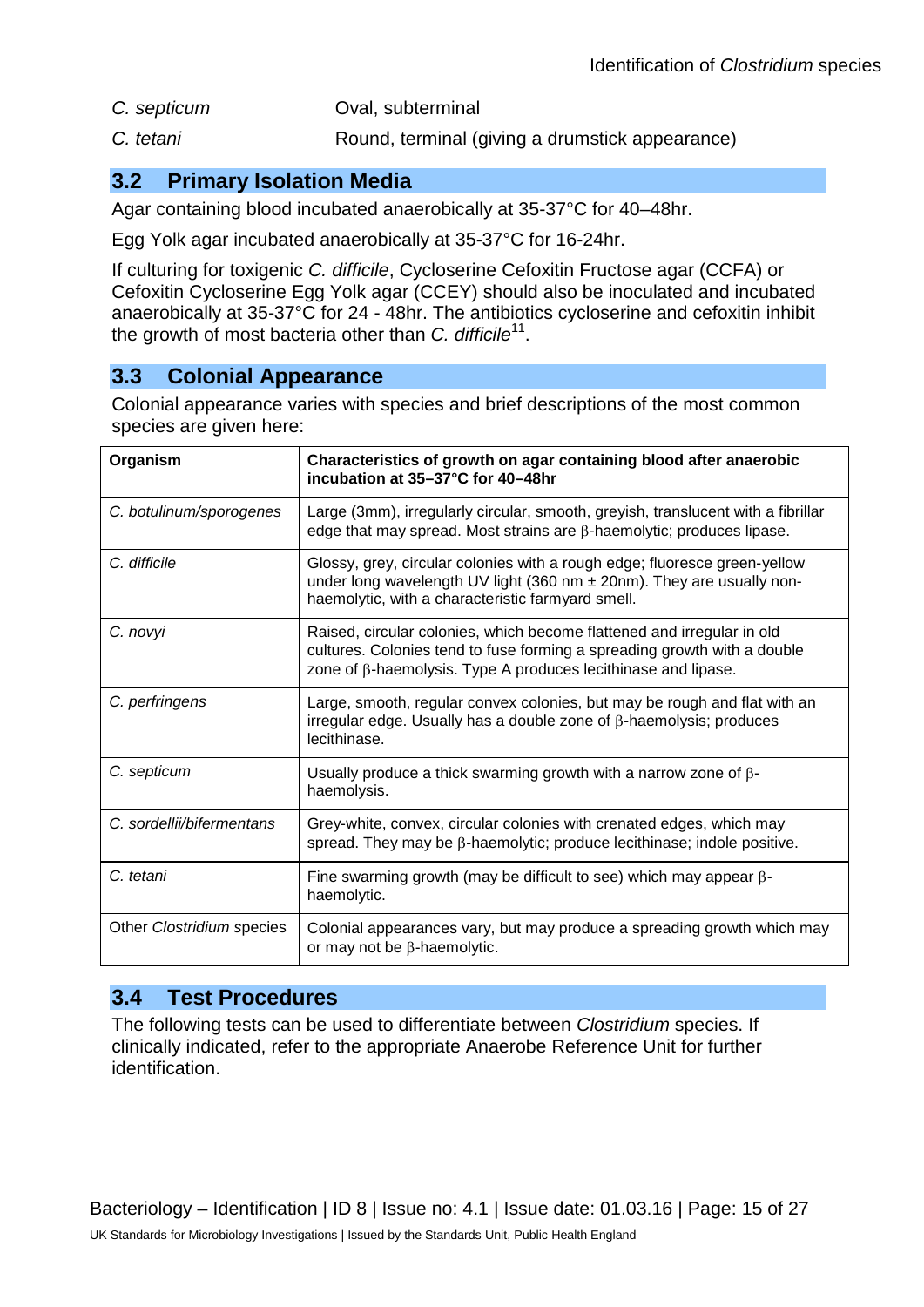### **3.4.1 Biochemical tests**

#### **Nagler test** TP 22 - [Nagler Test](https://www.gov.uk/government/collections/standards-for-microbiology-investigations-smi#test-procedures)

The nagler test determines the ability of a microorganism to produce the enzyme lecithinase. Lecithinase producing organisms are identified by a zone of opalescence surrounding individual colonies on egg yolk agar. *C. perfringens* lecithinase is inhibited by the antitoxin *C. perfringens* type A.

*Clostridium baratii, Clostridium absonum, Clostridium bifermentans, Clostridium sordelli* and *Clostridium novyi* also produce lecithinase. *C. sordelli* and *C. bifermentans* produce enzymes that are also closely related to *C. perfringens* alpha toxin (lecithinase) and can produce a partial cross-reaction<sup>34</sup>.

A Nagler positive result is indicated by lecithinase production and inhibition due to antitoxin.

**Note:** In recent years, popularity of the Nagler test has declined because the antitoxin has not been widely available. An alternative to the Nagler test used in some laboratories is the reverse CAMP test.

#### **Reverse CAMP test**

Reverse CAMP test can be used for differentiation of *C*. *perfringens* from other *Clostridium* species. Alpha toxin producing *C. perfringens* and group B, β-haemolytic streptococci grow in a characteristic pattern on blood agar; however care must be taken to ensure pure cultures are used $35$ .

#### **Indole test** TP 19 - [Indole Test](https://www.gov.uk/government/collections/standards-for-microbiology-investigations-smi#test-procedures)

The indole test determines the ability of an organism to produce indole from the degradation of the amino acid tryptophan.

Anaerobes, particularly *Clostridium* species, form indole but can rapidly break it down as it is produced; therefore, false negative reactions may occur<sup>36</sup>.

*C. novyi* A strains give variable indole test results but are usually indole negative.

#### **Lipase test**

The lipase test determines the ability of microorganisms to produce the enzyme lipase that catalyses the hydrolysis of triglycerides and diglycerides to fatty acids and glycerol. This is shown by the iridescent sheen on and surrounding colonies on plate medium. This aids in differentiation of *Clostridium* species.

*C. botulinum, C. sporogenes, C. novyi A, C. ghonii* and *C. cochlearium* produce lipase. *C. leptum* give variable lipase reactions but are usually lipase negative.

#### **Urease test** TP 36 - [Urease Test](https://www.gov.uk/government/collections/standards-for-microbiology-investigations-smi#test-procedures)

The urease test is used to determine the ability of an organism to split urea, through the production of the enzyme urease.

*C. sordellii* are urease positive which distinguishes it from *C. bifermentans*, which it resembles and are urease negative.

### **3.4.2 Commercial identification Systems**

Laboratories should follow manufacturer's instructions and rapid tests and kits and should be validated and be shown to be fit for purpose prior to use.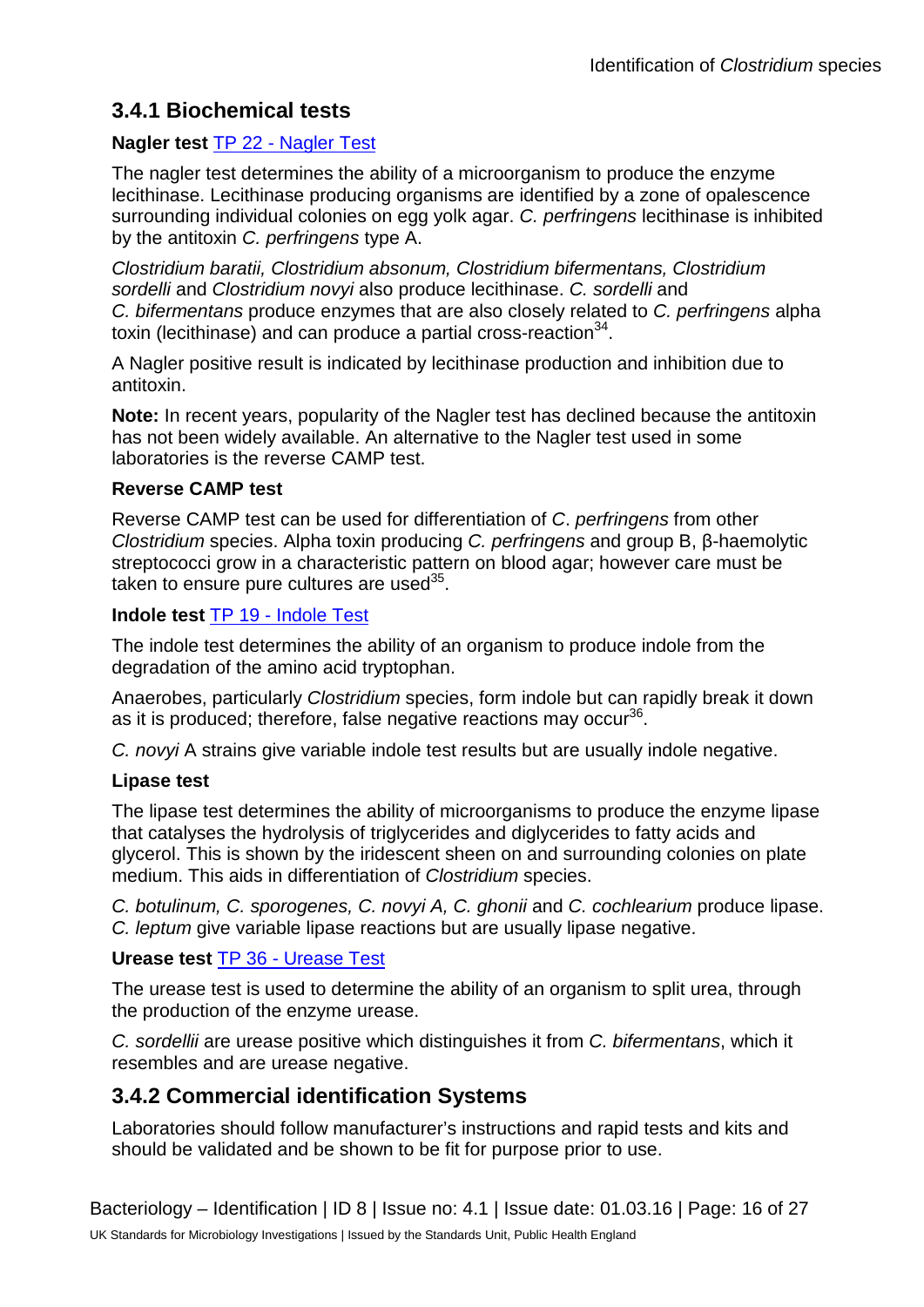### **3.4.3 Matrix-Assisted Laser Desorption/Ionisation - Time of Flight (MALDI-TOF)**

Matrix-assisted laser desorption ionization–time-of-flight mass spectrometry (MALDI-TOF MS), which can be used to analyse the protein composition of a bacterial cell, has emerged as a new technology for species identification. This has been shown to be a rapid and powerful tool because of its reproducibility, speed and sensitivity of analysis. The advantage of MALDI-TOF as compared with other identification methods is that the results of the analysis are available within a few hours rather than several days. The speed and the simplicity of sample preparation and result acquisition associated with minimal consumable costs make this method well suited for routine and high-throughput use $37$ .

This has been used for the identification of *Clostridium* species especially to discern different ribotypes among isolates of *C. difficile*. However, an extensive database is essential to identify species and closely related strains reliably and available databases needs to be optimised $38,39$ .

Other limitations to the use of this technique is the presence of spores of *Clostridium* species and so younger cultures are now used to minimize spectral interference<sup>39</sup>.

## **3.4.4 Nucleic Acid Amplification Tests (NAATs)**

PCR is usually considered to be a good method for bacterial detection as it is simple, rapid, sensitive and specific. The basis for PCR diagnostic applications in microbiology is the detection of infectious agents and the discrimination of non-pathogenic from pathogenic strains by virtue of specific genes. However, it does have limitations. Although the 16S rRNA gene is generally targeted for the design of species-specific PCR primers for identification, designing primers is difficult when the sequences of the homologous genes have high similarity.

This has been used successfully in the identification of *Clostridium* species eg *C. perfringens, C. botulinum, C. baratii and C. butyricum, C. novyi, C. difficile<sup>40-44</sup>.* 

### **3.5 Further Identification**

#### **Rapid Methods**

A variety of current rapid typing methods have been developed for isolates from clinical samples; these include molecular techniques such as Pulsed- Field Gel Electrophoresis (PFGE), Fluorescent Amplified Fragment Length Polymorphism (AFLP),16S rDNA gene sequencing, PCR- restriction fragment length Polymorphism (PCR-RFLP), Microarray analysis, Multiple-Locus Variable-Number Tandem-Repeat Analysis (MVLA), and even whole-genome sequencing (WGS). All of these approaches enable subtyping of strains, but do so with different accuracy, discriminatory power, and reproducibility.

However, some of these methods remain accessible to reference laboratories only and are difficult to implement for routine bacterial identification in a clinical laboratory.

#### **Fluorescent Amplified Fragment Length Polymorphism (AFLP)**

Fluorescent Amplified Fragment Length Polymorphism is a high-resolution whole genome methodology used as a tool for rapid and cost-effective analysis of genetic diversity within bacterial genomes. It is useful for a broad range of applications such as identification and subtyping of microorganisms from clinical samples, for

Bacteriology – Identification | ID 8 | Issue no: 4.1 | Issue date: 01.03.16 | Page: 17 of 27 UK Standards for Microbiology Investigations | Issued by the Standards Unit, Public Health England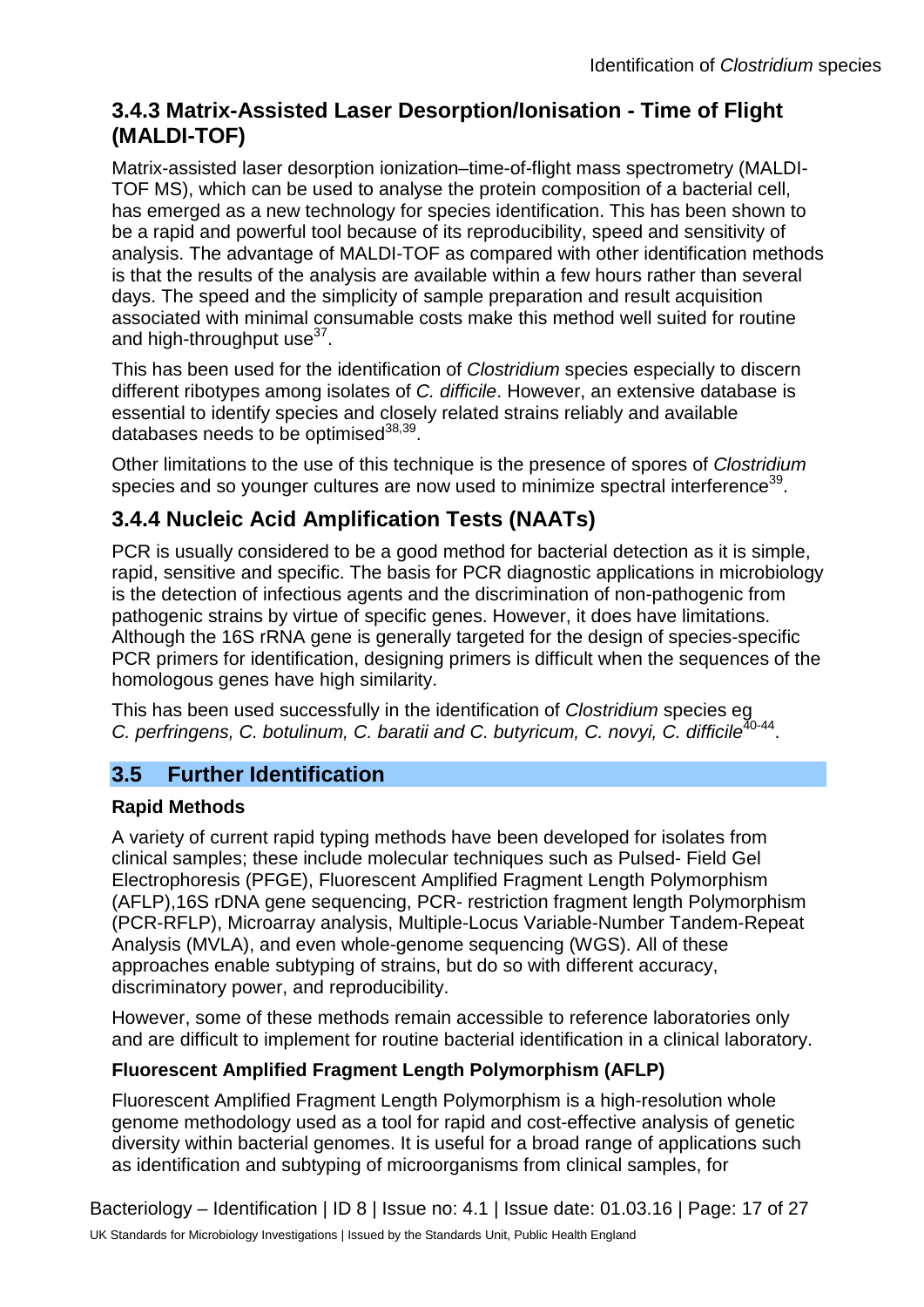identification of outbreak genotypes, for studies of micro and macro-variation, and for population genetics.

FAFLP has numerous advantages over other DNA fingerprinting techniques because it assesses the whole genome for both conserved and rapidly evolving sequences in a relatively unbiased way. The number of fragments obtained for comparative purposes between isolates is significantly greater than pulsed-field gel electrophoresis (PFGE), thus making it more discriminatory than PFGE and the FAFLP results are highly reproducible due to stringent PCR cycling parameters.

This relatively fast method can be applied to different clostridia and used for the generation of identification libraries. Libraries of AFLP profiles of well-defined *Clostridium* strains provide a valuable additional tool in the identification of *Clostridium* species.

This technique has been used to genotype *C. botulinum, C. difficile*, *C. novyi* and *C. perfringens*45-48. It has also been used to differentiate between *C. bifermentans* and *C. sordellii* strains (which closely resemble phenotypically) and between strains of *C. perfringens*49.

#### **Pulsed Field Gel Electrophoresis (PFGE)**

PFGE detects genetic variation between strains using rare-cutting restriction endonucleases, followed by separation of the resulting large genomic fragments on an agarose gel. PFGE is known to be highly discriminatory and a frequently used technique for outbreak investigations. However, the stability of PFGE may be insufficient for reliable application in long-term epidemiological studies. Due to its timeconsuming nature (30hr or longer to perform) and its requirement for special equipment and the interpretation of its results often being subjective, PFGE is not used widely outside reference laboratories $50,51$ .

PFGE is considered a very useful tool for molecular epidemiological analysis of proteolytic *C. botulinum* types A and B as it enabled discrimination between them but this has not been very successful with non-proteolytic *C. botulinum*52. It has been used for typing *C. difficile* although a considerable proportion of strains are non-typable by this technique due to degradation of the DNA during the procedure; making uninterpretable gel smears or likely spore formation $53$ .

PFGE has also been used to establish *C. perfringens* as the etiological agent in foodborne outbreaks and to reveal its wide genetic diversity from different sources<sup>54</sup>.

#### **16S rDNA gene sequencing analysis**

A genotypic identification method, 16S rDNA gene sequencing is used for phylogenetic studies and has subsequently been found to be capable of re-classifying bacteria into completely new species, or even genera. It has also been used to describe new species that have never been successfully cultured.

This has been used to differentiate between *Clostridium* species eg *C. novyi* type A and *C. botulinum* type C that are closely related<sup>9</sup>.

#### **Microarrays**

DNA microarray technology can provide detailed, clinically relevant information on the isolate by detecting the presence or absence of a large number of virulenceassociated genes simultaneously in a single assay; however, their clinical value has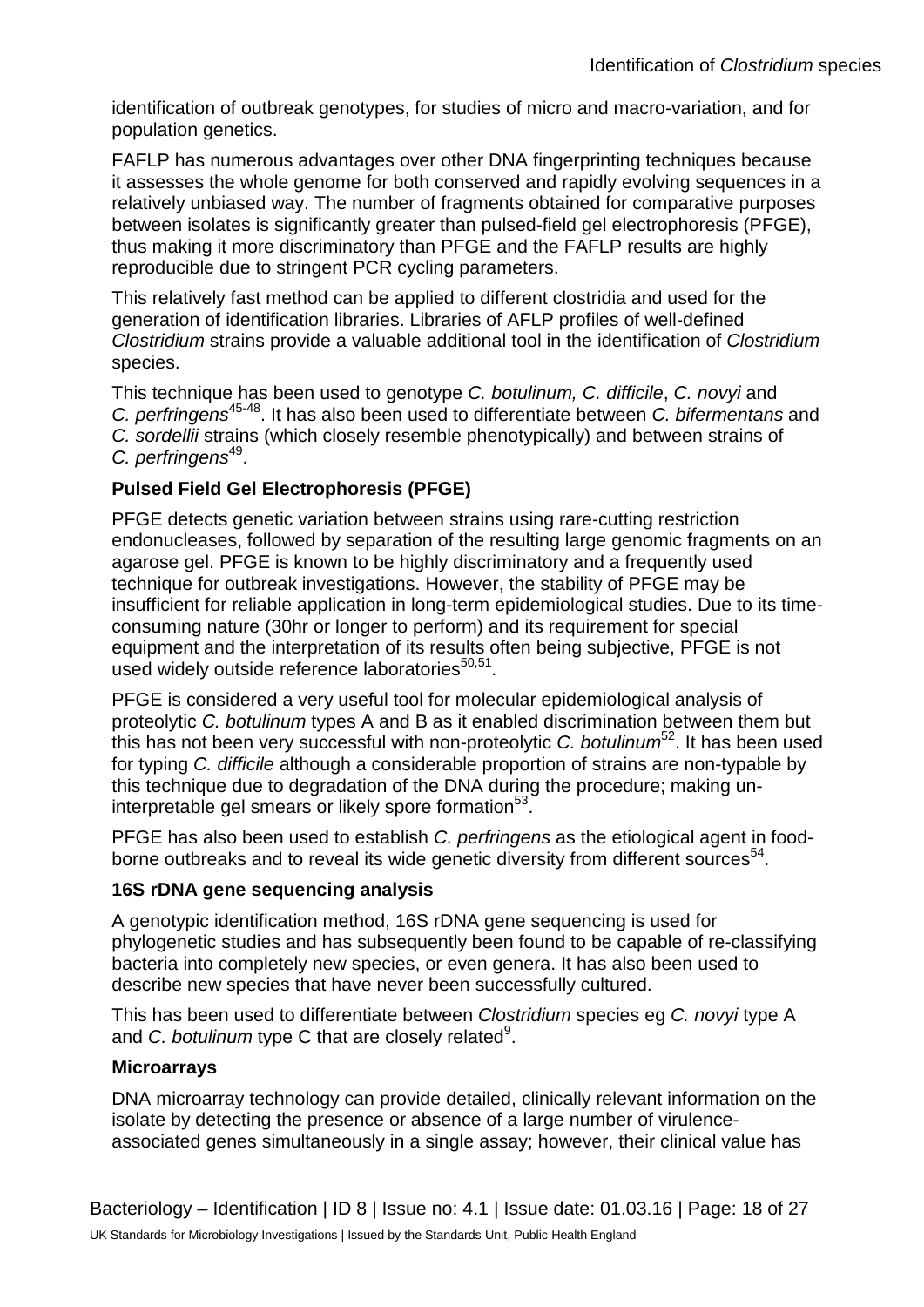been limited by a complicated methodology that is unsuitable for routine use in diagnostic microbiology laboratories.

This technique has been used and it demonstrates the high-throughput detection and identification of pathogenic *Clostridium* species and it has advantages over the conventional traditional methods. This has also been particularly useful in efficiently and specifically identifying all *Clostridium* species present in a mixed bacterial population. The high-throughput feature of this technique is very useful in the detection and analysis of outbreak strains and for epidemiologic studies of *Clostridium*  infections<sup>7</sup>.

#### **Multiple-Locus Variable Number Tandem Repeat Analysis (MVLA)**

Multiple-Locus Variable number tandem repeat Analysis (MLVA) is a method used to perform molecular typing of particular microorganisms. It utilizes the naturally occurring variation in the number of tandem repeated DNA sequences found in many different loci in the genome of a variety of organisms. The molecular typing profiles are used to study transmission routes, to assess sources of infection and also to assess the impact of human intervention such as vaccination and use of antibiotics on the composition of bacterial populations.

This has been used successfully in the typing of *C. perfringens* and newly emerging variants of *C. difficile* <sup>55,56</sup>.

#### **Whole Genome Sequencing (WGS)**

This is also known as full genome sequencing, complete genome sequencing, or entire genome sequencing. It is a laboratory process that determines the complete DNA sequence of an organism's genome at a single time. There are several highthroughput techniques that are available and used to sequence an entire genome such as pyrosequencing, nanopore technology, iIIumina sequencing, ion torrent sequencing, etc. This sequencing method holds great promise for rapid, accurate, and comprehensive identification of bacterial transmission pathways in hospital and community settings, with concomitant reductions in infections, morbidity and costs.

This has been used successfully to explore the phylogeny, horizontal gene transfer, recombination, and micro and macroevolution of the major hospital-acquired pathogen, *C. difficile* as well as proteolytic *C. botulinum* and *C. perfringens*<sup>57-59</sup>.

#### **3.6 Storage and Referral**

If further identification is required, refer to the appropriate reference laboratory user manual for details on referral.

Frozen storage (-20°C) of toxin positive faecal samples is recommended for retrospective culture should the need for further investigation arise $60,61$ .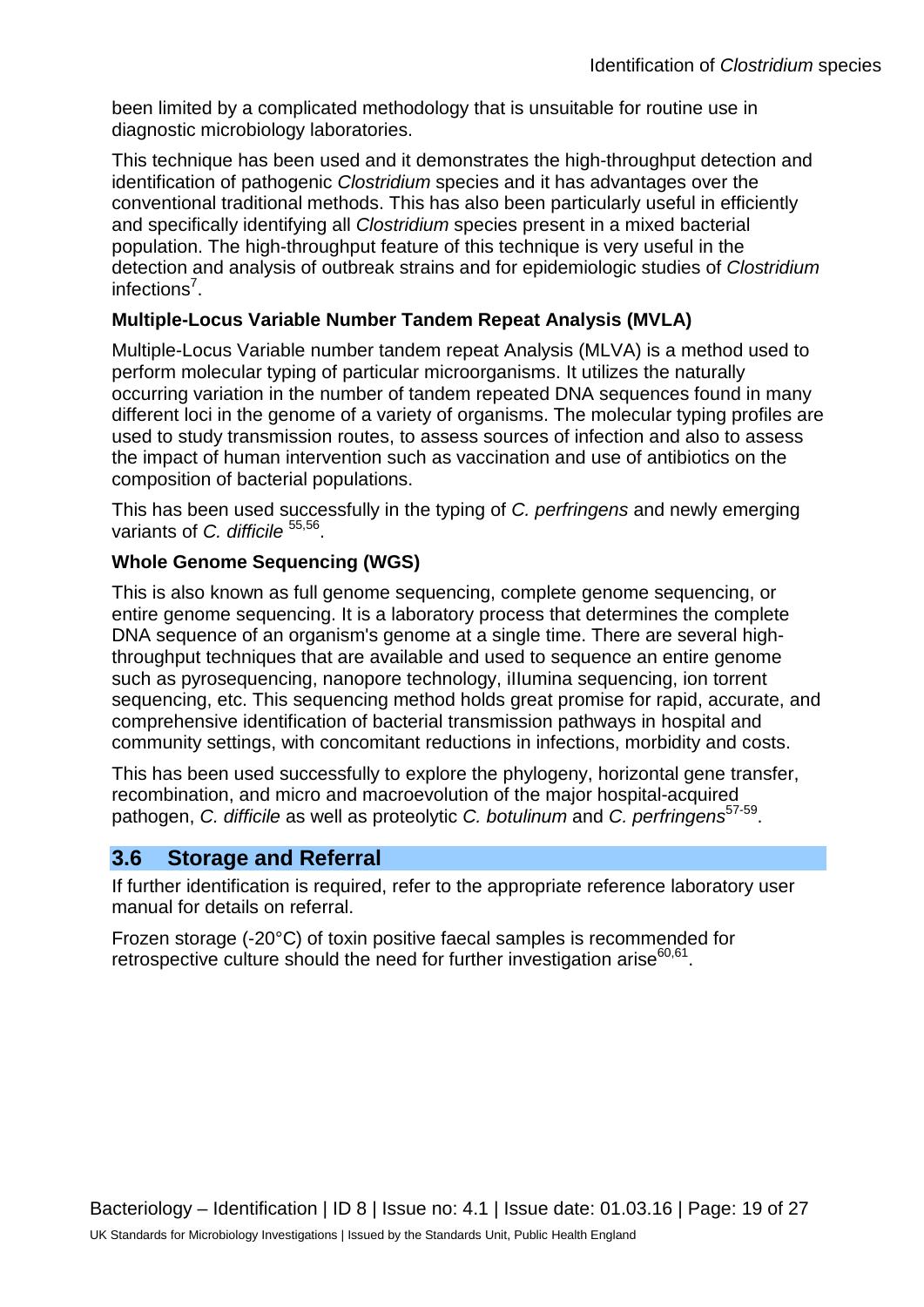



\* These give variable test results

The flowchart is for guidance only.

#### Bacteriology – Identification | ID 8 | Issue no: 4.1 | Issue date: 01.03.16 | Page: 20 of 27

UK Standards for Microbiology Investigations | Issued by the Standards Unit, Public Health England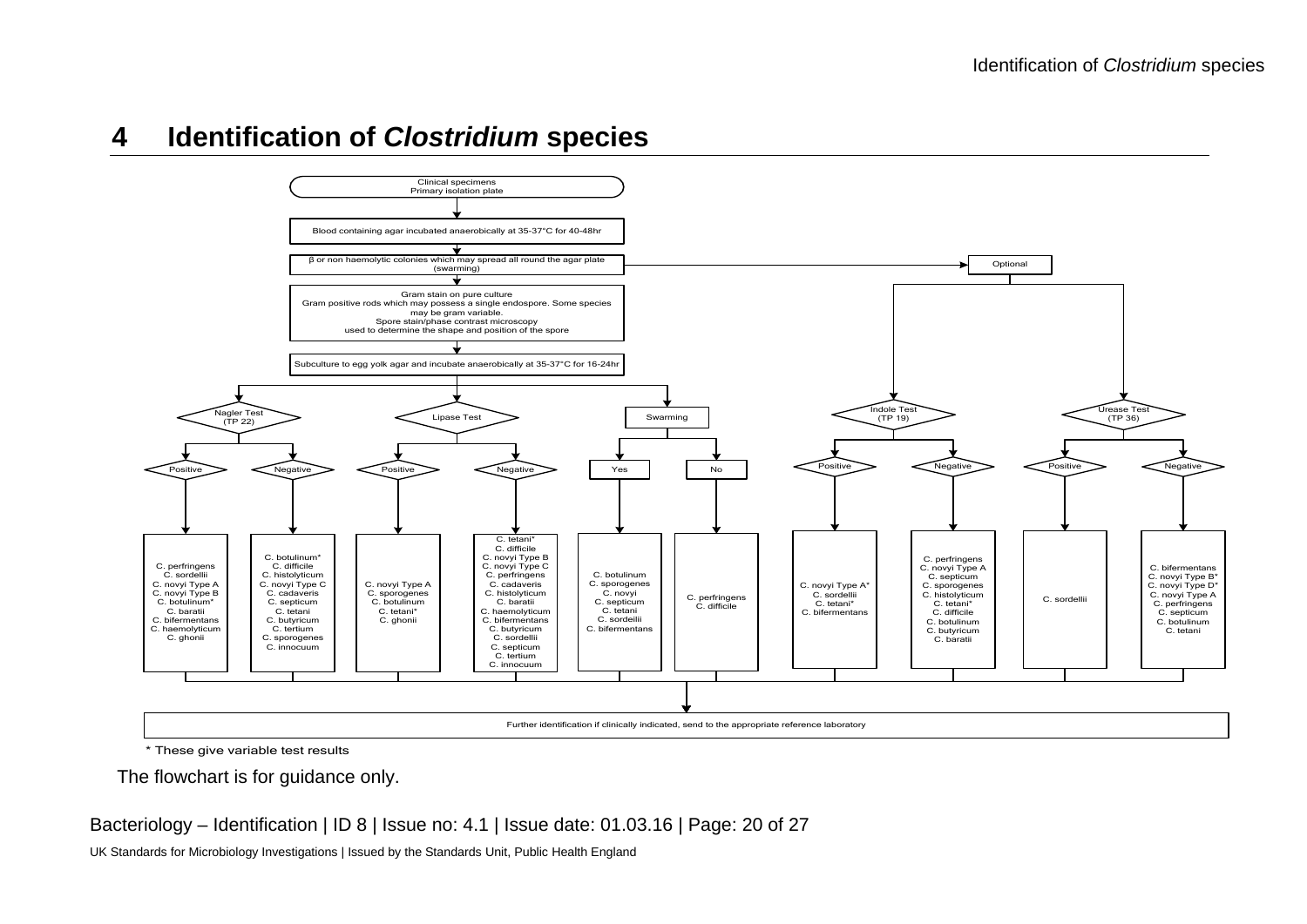## **5 Reporting**

#### **5.1 Presumptive Identification**

If appropriate growth characteristics, colonial appearances and Gram stain of the culture are demonstrated and the isolate is metronidazole susceptible.

#### **5.2 Confirmation of Identification**

Following identification processes as outlined in this document and/or Reference Laboratory report.

### **5.3 Medical Microbiologist**

Inform the medical microbiologist of all positive cultures from normally sterile sites.

According to local protocols, the medical microbiologist should also be informed of a presumptive and confirmed *Clostridium* species*.* When the request card bears relevant information eg:

- Cases of trauma, penetrating injury, compound fracture or retained foreign body, or known injecting drug abuse (especially heroin)
- Septic abortion
- Suspicion of clostridial myonecrosis, (necrotising) myofasciitis, surgical wound infection (especially in cases with occlusive peripheral vascular disease and/or diabetes mellitus)
- Other serious medical conditions eg alcohol or substance abuse, immunodeficiency, cancer, or persons receiving treatment for cancer (including neutropenia and/or mucositis)
- Food poisoning (especially involving descending paralysis with cranial nerve involvement) and/or consumption of unusual or imported foods (suspicion of botulism)
- Investigation of outbreaks
- Pseudomembranous colitis or antibiotic related diarrhoea
- Suspicion of tetanus

Follow local protocols for reporting to clinician.

### **5.4 CCDC**

Refer to local Memorandum of Understanding.

### 5.5 Public Health England<sup>62</sup>

Refer to current guidelines on CIDSC and COSURV reporting.

#### **5.6 Infection Prevention and Control Team**

Inform the infection prevention and control team of presumptive and confirmed isolates of *C. botulinum* and *C. difficile* according to local protocols.

Bacteriology – Identification | ID 8 | Issue no: 4.1 | Issue date: 01.03.16 | Page: 21 of 27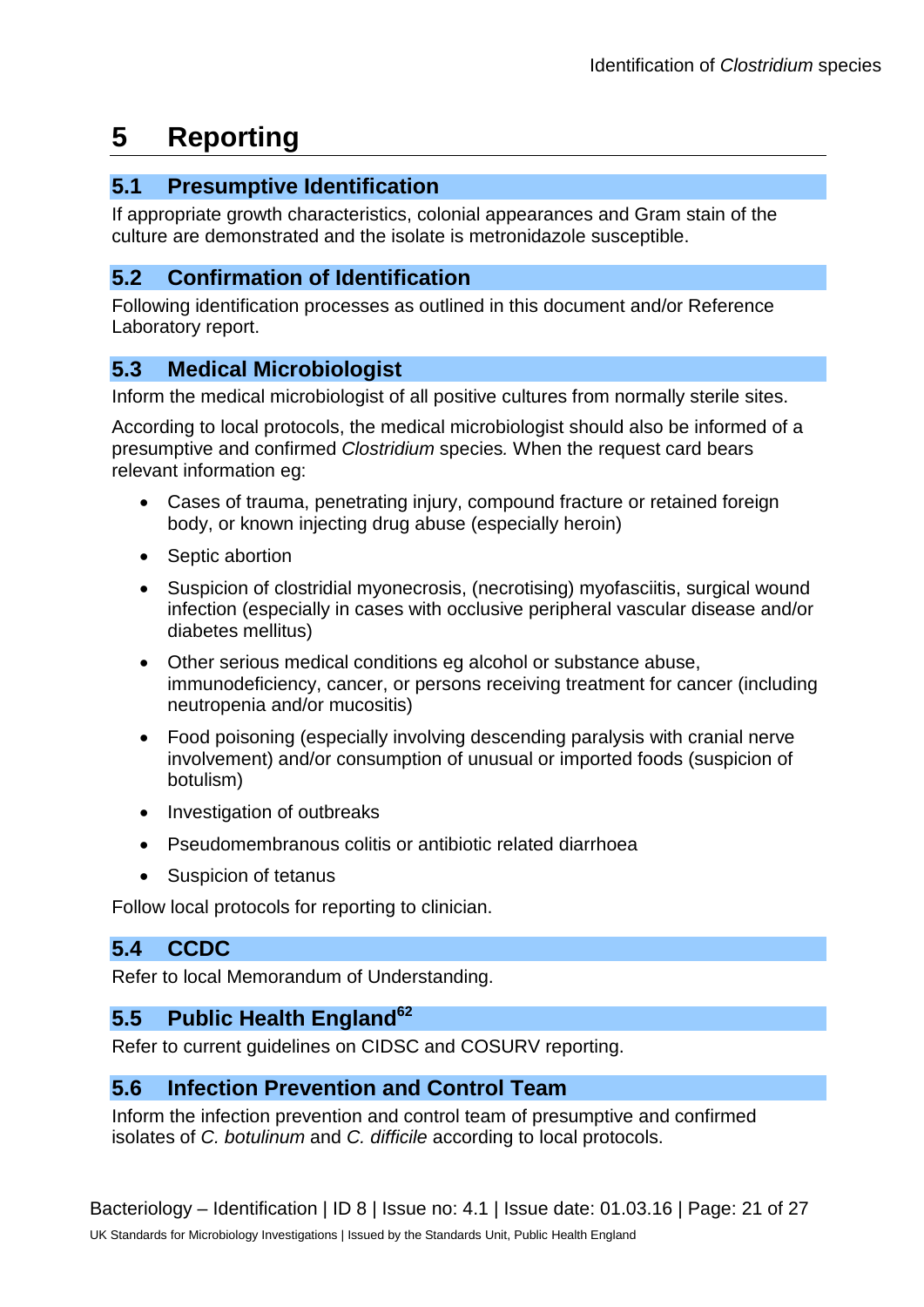## **6 Referrals**

### **6.1 Reference Laboratory**

For information on the tests offered, turnaround times, transport procedure and the other requirements of the reference laboratory refer to the appropriate reference laboratory.

[https://www.gov.uk/specialist-and-reference-microbiology-laboratory-tests-and](https://www.gov.uk/specialist-and-reference-microbiology-laboratory-tests-and-services)[services](https://www.gov.uk/specialist-and-reference-microbiology-laboratory-tests-and-services)

Contact PHE's main switchboard: Tel. +44 (0) 20 8200 4400

Contact appropriate devolved national reference laboratory for information on the tests available, turnaround times, transport procedure and any other requirements for sample submission:

England and Wales

[https://www.gov.uk/specialist-and-reference-microbiology-laboratory-tests-and](https://www.gov.uk/specialist-and-reference-microbiology-laboratory-tests-and-services)[services](https://www.gov.uk/specialist-and-reference-microbiology-laboratory-tests-and-services)

**Scotland** 

<http://www.hps.scot.nhs.uk/reflab/index.aspx>

Northern Ireland

<http://www.belfasttrust.hscni.net/Laboratory-MortuaryServices.htm>

## **7 Notification to PHE62,63 or Equivalent in the Devolved Administrations64-67**

The Health Protection (Notification) regulations 2010 require diagnostic laboratories to notify Public Health England (PHE) when they identify the causative agents that are listed in Schedule 2 of the Regulations. Notifications must be provided in writing, on paper or electronically, within seven days. Urgent cases should be notified orally and as soon as possible, recommended within 24 hours. These should be followed up by written notification within seven days.

For the purposes of the Notification Regulations, the recipient of laboratory notifications is the local PHE Health Protection Team. If a case has already been notified by a registered medical practitioner, the diagnostic laboratory is still required to notify the case if they identify any evidence of an infection caused by a notifiable causative agent.

Notification under the Health Protection (Notification) Regulations 2010 does not replace voluntary reporting to PHE. The vast majority of NHS laboratories voluntarily report a wide range of laboratory diagnoses of causative agents to PHE and many PHE Health protection Teams have agreements with local laboratories for urgent reporting of some infections. This should continue.

**Note:** The Health Protection Legislation Guidance (2010) includes reporting of Human Immunodeficiency Virus (HIV) & Sexually Transmitted Infections (STIs), Healthcare Associated Infections (HCAIs) and Creutzfeldt–Jakob disease (CJD) under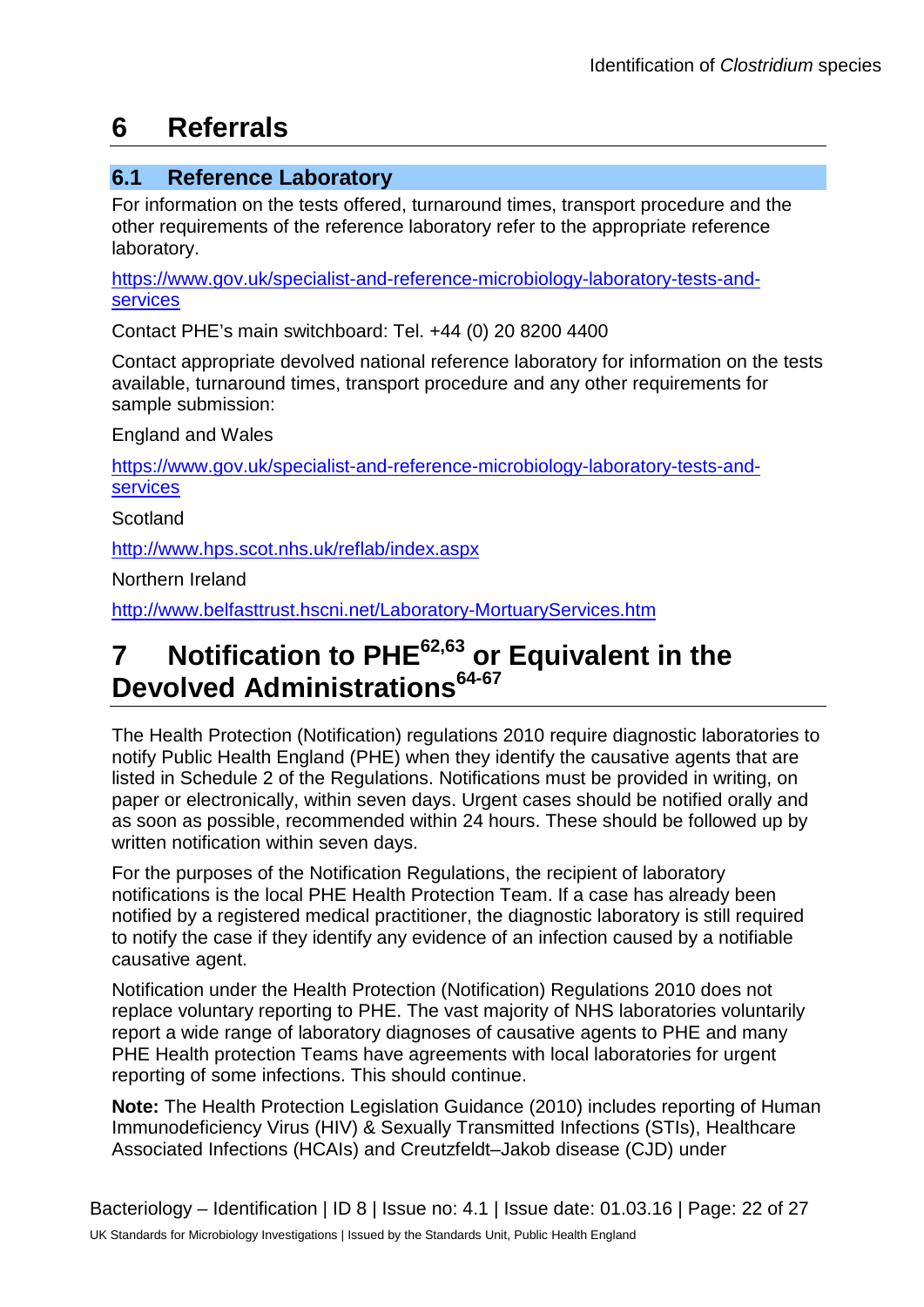'Notification Duties of Registered Medical Practitioners': it is not noted under 'Notification Duties of Diagnostic Laboratories'.

[https://www.gov.uk/government/organisations/public-health-england/about/our](https://www.gov.uk/government/organisations/public-health-england/about/our-governance#health-protection-regulations-2010)[governance#health-protection-regulations-2010](https://www.gov.uk/government/organisations/public-health-england/about/our-governance#health-protection-regulations-2010)

Other arrangements exist in **Scotland<sup>64,65</sup>, Wales<sup>66</sup> and [Northern Ireland](http://www.publichealth.hscni.net/directorate-public-health/health-protection)<sup>67</sup>.**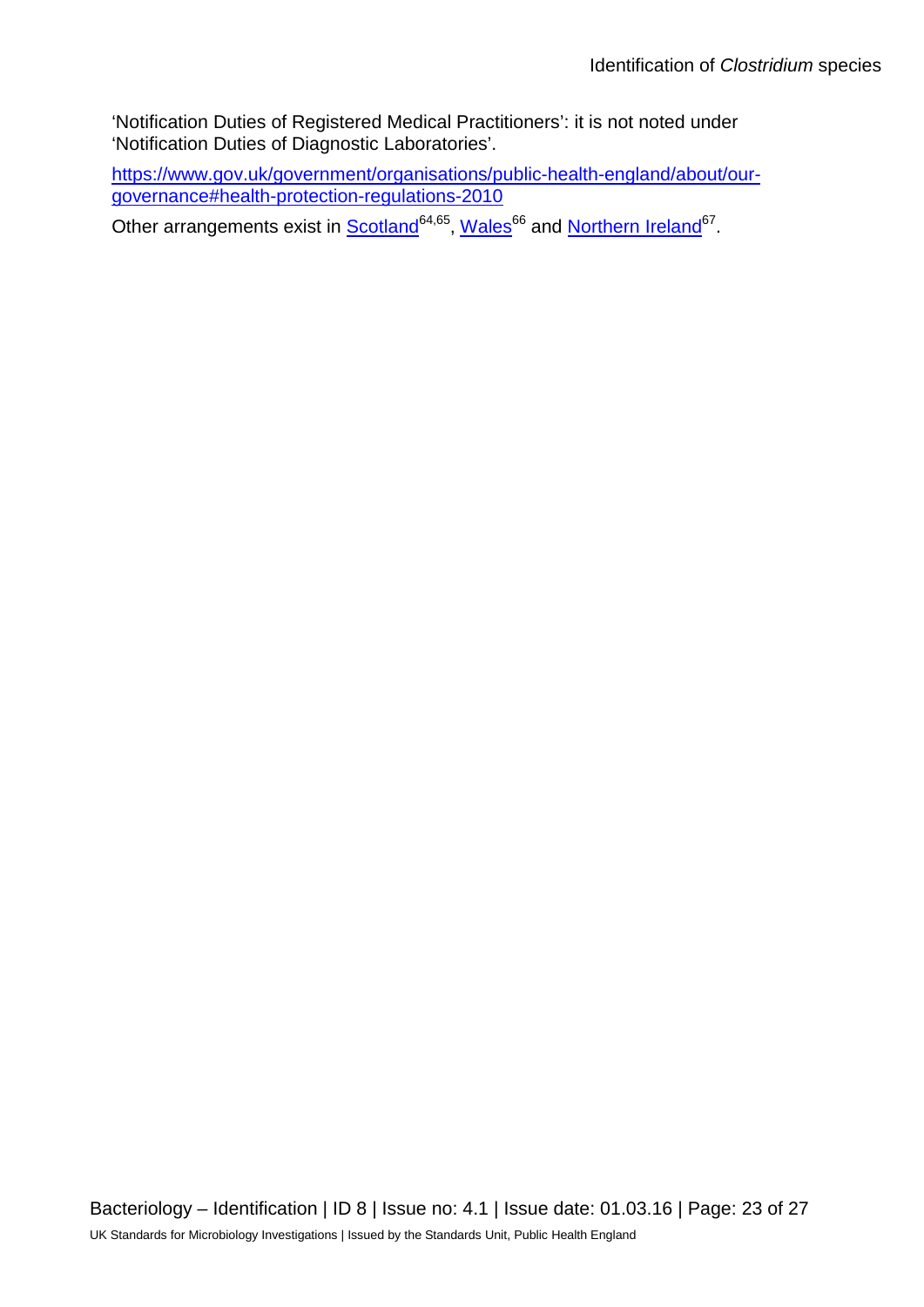## **References**

- 1. Euzeby,JP. Genus *Clostridium*. 2013.
- 2. Collins MD, Lawson PA, Willems A, Cordoba JJ, Fernandez-Garayzabal J, Garcia P, et al. The phylogeny of the genus Clostridium: proposal of five new genera and eleven new species combinations. Int J Syst Bacteriol 1994;44:812-26.
- 3. Yutin N, Galperin MY. A genomic update on clostridial phylogeny: Gram-negative spore formers and other misplaced clostridia. Environ Microbiol 2013.
- 4. Finegold SM, Song Y, Liu C. Taxonomy − General Comments and Update on Taxonomy of Clostridia and Anaerobic cocci. Anaerobe 2002;8:283-5.
- 5. Koneman EW, Allen S D, Janda W M, Schreckenberger P C, Winn W J, editors. Color Atlas and Textbook of Diagnostic Microbiology. 5th ed. Philadelphia: Lippincott Williams and Wilkins; 1997. p. 709-84
- 6. Hatheway CL. Toxigenic clostridia. Clin Microbiol Rev 1990;3:66-98.
- 7. Janvilisri T, Scaria J, Gleed R, Fubini S, Bonkosky MM, Gr+Âhn YT, et al. Development of a microarray for identification of pathogenic Clostridium spp. Diagnostic Microbiology and Infectious Disease 2010;66:140-7.
- 8. Kalia VC, Mukherjee T, Bhushan A, Joshi J, Shankar P, Huma N. Analysis of the unexplored features of rrs (16S rDNA) of the Genus Clostridium. BMC Genomics 2011;12:18.
- 9. Brazier JS, Duerden BI, Hall V, Salmon JE, Hood J, Brett MM, et al. Isolation and identification of Clostridium spp. from infections associated with the injection of drugs: experiences of a microbiological investigation team. J Med Microbiol 2002;51:985-9.
- 10. Moore WB. Solidified media suitable for the cultivation of Clostridium novyi type B. J Gen Microbiol 1968;53:415-23.
- 11. Jousimies-Somer H, Summanen P, Citron D. Preliminary Identification Methods, Identification using pre-formed enzyme tests, Advanced Identification Methods, Laboratory tests for diagnosis of C. difficile Enteric Disease. Anaerobic Bacteriology Manual. 6th ed. Star Publishing Company; 2002. p. 54-141.
- 12. Baines SD, O'Connor R, Freeman J, Fawley WN, Harmanus C, Mastrantonio P, et al. Emergence of reduced susceptibility to metronidazole in Clostridium difficile. J Antimicrob Chemother 2008;62:1046-52.
- 13. European Parliament. UK Standards for Microbiology Investigations (SMIs) use the term "CE marked leak proof container" to describe containers bearing the CE marking used for the collection and transport of clinical specimens. The requirements for specimen containers are given in the EU in vitro Diagnostic Medical Devices Directive (98/79/EC Annex 1 B 2.1) which states: "The design must allow easy handling and, where necessary, reduce as far as possible contamination of, and leakage from, the device during use and, in the case of specimen receptacles, the risk of contamination of the specimen. The manufacturing processes must be appropriate for these purposes".
- 14. Official Journal of the European Communities. Directive 98/79/EC of the European Parliament and of the Council of 27 October 1998 on *in vitro* diagnostic medical devices. 7-12-1998. p. 1-37.
- 15. Health and Safety Executive. Safe use of pneumatic air tube transport systems for pathology specimens. 9/99.

Bacteriology – Identification | ID 8 | Issue no: 4.1 | Issue date: 01.03.16 | Page: 24 of 27 UK Standards for Microbiology Investigations | Issued by the Standards Unit, Public Health England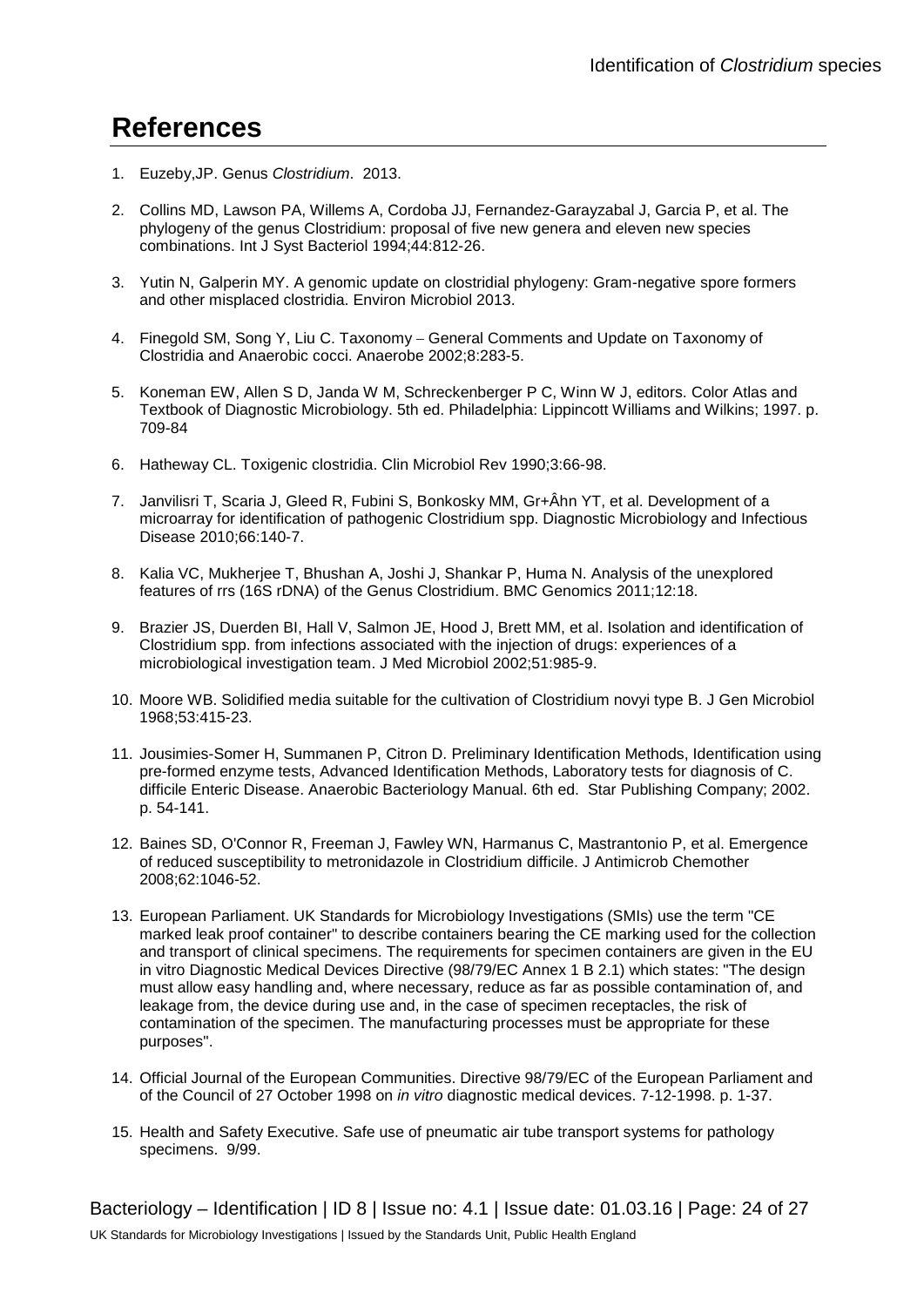- 16. Department for transport. Transport of Infectious Substances, 2011 Revision 5. 2011.
- 17. World Health Organization. Guidance on regulations for the Transport of Infectious Substances 2013-2014. 2012.
- 18. Home Office. Anti-terrorism, Crime and Security Act. 2001 (as amended).
- 19. Advisory Committee on Dangerous Pathogens. The Approved List of Biological Agents. Health and Safety Executive. 2013. p. 1-32
- 20. Advisory Committee on Dangerous Pathogens. Infections at work: Controlling the risks. Her Majesty's Stationery Office. 2003.
- 21. Advisory Committee on Dangerous Pathogens. Biological agents: Managing the risks in laboratories and healthcare premises. Health and Safety Executive. 2005.
- 22. Advisory Committee on Dangerous Pathogens. Biological Agents: Managing the Risks in Laboratories and Healthcare Premises. Appendix 1.2 Transport of Infectious Substances - Revision. Health and Safety Executive. 2008.
- 23. Centers for Disease Control and Prevention. Guidelines for Safe Work Practices in Human and Animal Medical Diagnostic Laboratories. MMWR Surveill Summ 2012;61:1-102.
- 24. Health and Safety Executive. Control of Substances Hazardous to Health Regulations. The Control of Substances Hazardous to Health Regulations 2002. 5th ed. HSE Books; 2002.
- 25. Health and Safety Executive. Five Steps to Risk Assessment: A Step by Step Guide to a Safer and Healthier Workplace. HSE Books. 2002.
- 26. Health and Safety Executive. A Guide to Risk Assessment Requirements: Common Provisions in Health and Safety Law. HSE Books. 2002.
- 27. Health Services Advisory Committee. Safe Working and the Prevention of Infection in Clinical Laboratories and Similar Facilities. HSE Books. 2003.
- 28. British Standards Institution (BSI). BS EN12469 Biotechnology performance criteria for microbiological safety cabinets. 2000.
- 29. British Standards Institution (BSI). BS 5726:2005 Microbiological safety cabinets. Information to be supplied by the purchaser and to the vendor and to the installer, and siting and use of cabinets. Recommendations and guidance. 24-3-2005. p. 1-14
- 30. Pike RM. Laboratory-associated infections: summary and analysis of 3921 cases. Health Lab Sci 1976;13:105-14.
- 31. Baron EJ, Miller JM. Bacterial and fungal infections among diagnostic laboratory workers: evaluating the risks. 3 2008;60:241-6.
- 32. Poduval RD, Mohandas R, Unnikrishnan D, Corpuz M. Clostridium cadaveris bacteremia in an immunocompetent host. Clin Infect Dis 1999;29:1354-5.
- 33. Gucalp R, Motyl M, Carlisle P, Dutcher J, Fuks J, Wiernik PH. Clostridium cadaveris bacteremia in the immunocompromised host. Med Pediatr Oncol 1993;21:70-2.
- 34. Collee JG, Fraser AG, Marmion BP, editors. Mackie & McCartney Practical Medical Microbiology. 14th ed. Edinburgh: Churchill Livingstone; 1996. p. 531
- 35. Buchanan AG. Clinical laboratory evaluation of a reverse CAMP test for presumptive identification of Clostridium perfringens. J Clin Microbiol 1982;16:761-2.

Bacteriology – Identification | ID 8 | Issue no: 4.1 | Issue date: 01.03.16 | Page: 25 of 27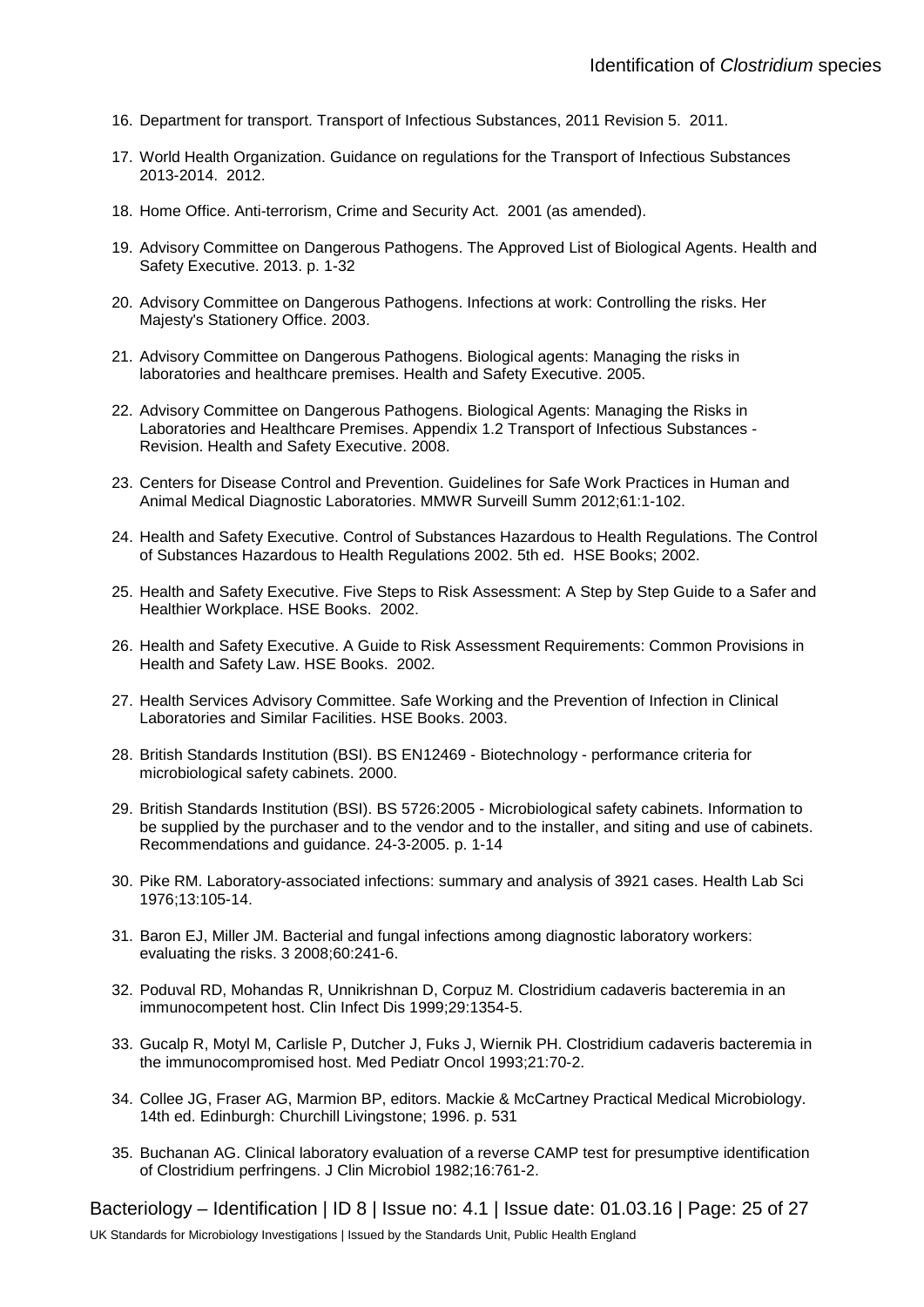- 36. Reed RW. Nitrate, Nitrite and Indole Reactions of Gas Gangrene Anaerobes. J Bacteriol 1942;44:425-31.
- 37. Barbuddhe SB, Maier T, Schwarz G, Kostrzewa M, Hof H, Domann E, et al. Rapid identification and typing of listeria species by matrix-assisted laser desorption ionization-time of flight mass spectrometry. Appl Environ Microbiol 2008;74:5402-7.
- 38. Veloo AC, Welling GW, Degener JE. The identification of anaerobic bacteria using MALDI-TOF MS. Anaerobe 2011;17:211-2.
- 39. Clark AE, Kaleta EJ, Arora A, Wolk DM. Matrix-assisted laser desorption ionization-time of flight mass spectrometry: a fundamental shift in the routine practice of clinical microbiology. Clin Microbiol Rev 2013;26:547-603.
- 40. Grant KA, Kenyon S, Nwafor I, Plowman J, Ohai C, Halford-Maw R, et al. The identification and characterization of Clostridium perfringens by real-time PCR, location of enterotoxin gene, and heat resistance. Foodborne Pathog Dis 2008;5:629-39.
- 41. Satterfield BA, Stewart AF, Lew CS, Pickett DO, Cohen MN, Moore EA, et al. A quadruplex realtime PCR assay for rapid detection and differentiation of the Clostridium botulinum toxin genes A, B, E and F. J Med Microbiol 2010;59:55-64.
- 42. Fach P, Micheau P, Mazuet C, Perelle S, Popoff M. Development of real-time PCR tests for detecting botulinum neurotoxins A, B, E, F producing Clostridium botulinum, Clostridium baratii and Clostridium butyricum. J Appl Microbiol 2009;107:465-73.
- 43. Akbulut D, Grant KA, McLauchlin J. Development and application of Real-Time PCR assays to detect fragments of the Clostridium botulinum types A, B, and E neurotoxin genes for investigation of human foodborne and infant botulism. Foodborne Pathog Dis 2004;1:247-57.
- 44. Belanger SD, Boissinot M, Clairoux N, Picard FJ, Bergeron MG. Rapid detection of Clostridium difficile in feces by real-time PCR. J Clin Microbiol 2003;41:730-4.
- 45. Keto-Timonen R, Nevas M, Korkeala H. Efficient DNA fingerprinting of Clostridium botulinum types A, B, E, and F by amplified fragment length polymorphism analysis. Appl Environ Microbiol 2005;71:1148-54.
- 46. Klaassen CH, van Haren HA, Horrevorts AM. Molecular fingerprinting of Clostridium difficile isolates: pulsed-field gel electrophoresis versus amplified fragment length polymorphism. J Clin Microbiol 2002;40:101-4.
- 47. McLauchlin J, Salmon JE, Ahmed S, Brazier JS, Brett MM, George RC, et al. Amplified fragment length polymorphism (AFLP) analysis of *Clostridium novyi*, *C. perfringens* and *Bacillus cereus* isolated from injecting drug users during 2000. J Med Microbiol 2002;51:990-1000.
- 48. McLauchlin JC, Ripabelli G, Brett MM, Threlfall EJ. Amplified fragment length polymorphism (AFLP) analysis of *Clostridium perfringens* for epidemiological typing. International Journal of Food Microbiology 2000;56:21-8.
- 49. Keto-Timonen R, Heikinheimo A, Eerola E, Korkeala H. Identification of Clostridium species and DNA fingerprinting of Clostridium perfringens by amplified fragment length polymorphism analysis. J Clin Microbiol 2006;44:4057-65.
- 50. Liu D. Identification, subtyping and virulence determination of Listeria monocytogenes, an important foodborne pathogen. J Med Microbiol 2006;55:645-59.
- 51. Brosch R, Brett M, Catimel B, Luchansky JB, Ojeniyi B, Rocourt J. Genomic fingerprinting of 80 strains from the WHO multicenter international typing study of listeria monocytogenes via pulsedfield gel electrophoresis (PFGE). Int J Food Microbiol 1996;32:343-55.

Bacteriology – Identification | ID 8 | Issue no: 4.1 | Issue date: 01.03.16 | Page: 26 of 27